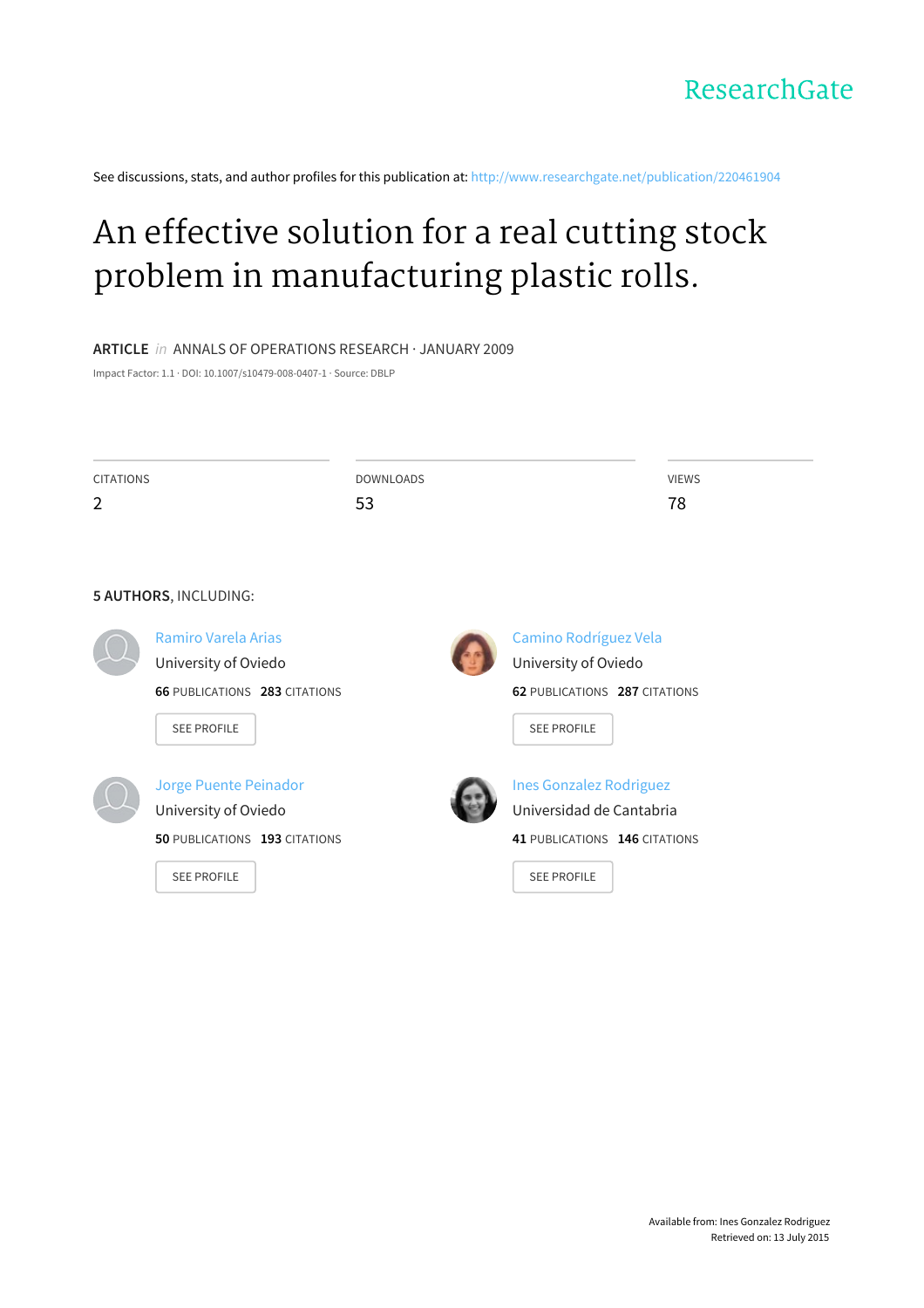Annals of Operations Research manuscript No. (will be inserted by the editor)

# An effective solution for a real cutting stock problem in manufacturing plastic rolls

Ramiro Varela · Camino R. Vela · Jorge Puente · María Sierra · Inés González-Rodríguez

Received: date / Accepted: date

Abstract We confront a practical cutting stock problem from a production plant of plastic rolls. The problem is a variant of the well-known one dimensional cutting stock, with particular constraints and optimization criteria defined by the experts of the company. We start by giving a problem formulation in which optimization criteria have been considered in linear hierarchy according to expert preferences, and then propose a heuristic solution based on a GRASP algorithm. The generation phase of this algorithm solves a simplified version which is rather similar to the conventional one dimensional cutting stock. To do that, we propose a Sequential Heuristic Randomized Procedure (SHRP). Then in the repairing phase, the solution of the simplified problem is transformed into a solution to the real problem. For experimental study we have chosen a set of problem instances of com-mon use to compare SHRP with another recent approach. Also, we show by means of examples, how our approach works over instances taken from the real production process.

Ramiro Varela · Camino R. Vela · Jorge Puente

Computing Technologies Group. Department of Computing, Artificial Intelligence Center, University of Oviedo, Spain. Campus de Viesques, 33271 Gijón.

Ramiro Varela E-mail: ramiro@uniovi.es

Camino R. Vela E-mail: crvela@uniovi.es

Jorge Puente E-mail: puente@uniovi.es

María Sierra · Inés González-Rodríguez Department of Mathematics, Statistics and Computing. University of Cantabria, Spain. Los Castros s/n, 39005 Santander.

María Sierra E-mail: mariarita.sierra@unican.es

Inés González-Rodríguez E-mail: ines.gonzalez@unican.es

All authors are supported by MEC-FEDER Grant TIN2007-67466-C02-01 and by contract CN-05-127 of the University of Oviedo and the company ERVISA, and by FICYT under grant BP04-021.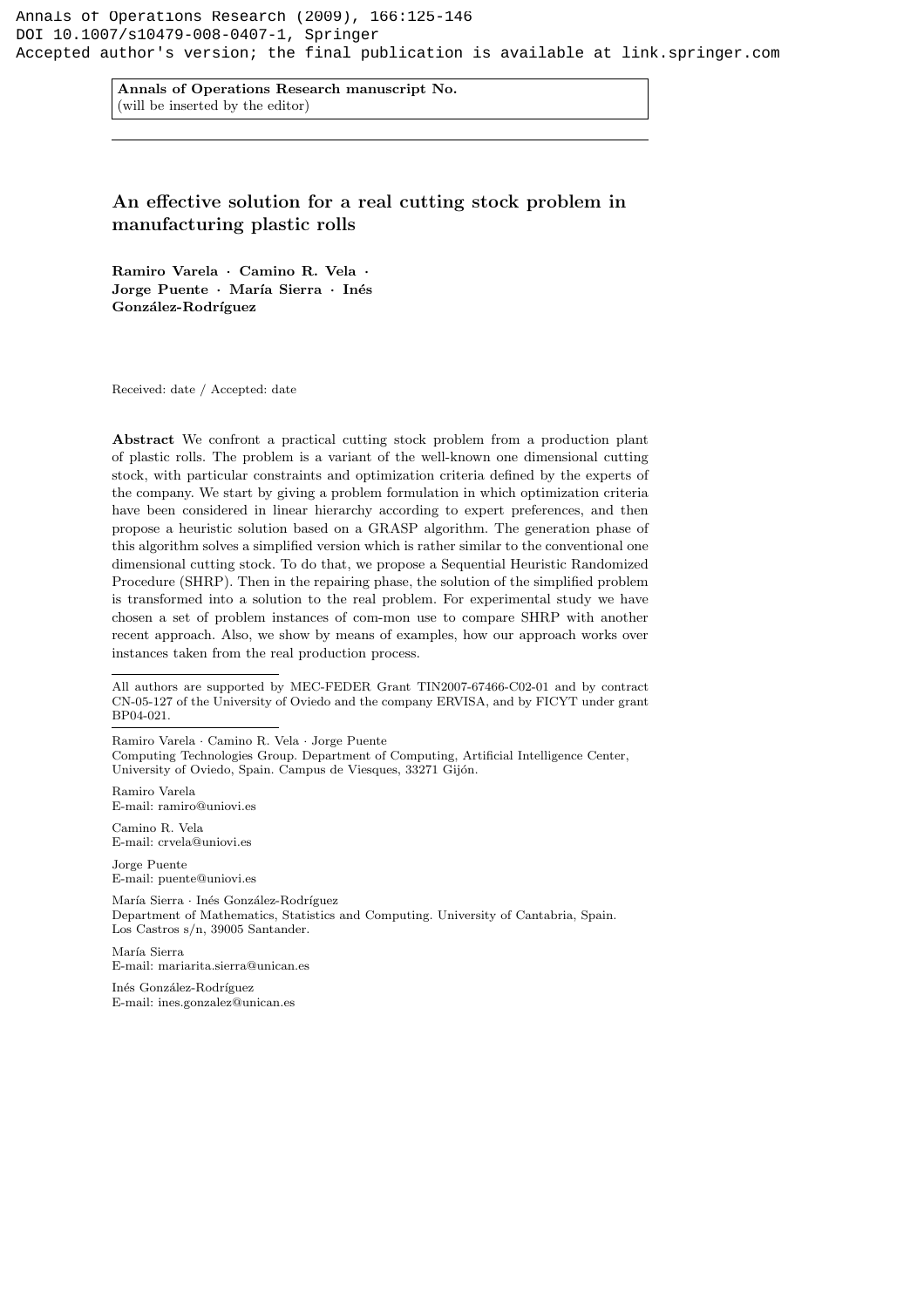2

**Keywords** Cutting stock  $\cdot$  iterative sequential heuristics  $\cdot$  randomized algorithms  $\cdot$ meta-heuristics · multi-objective optimization.

#### 1 Introduction

In this work we confront a real cutting stock problem of a company that manufactures plastic rolls. The process starts by generating big rolls of about 6000 mm. width and a variable length that are then cut into small rolls of the same length whose width ranges from about 300 mm. to 1200 mm. according to customer requirements. Figure 1 shows a schema of the cutting machine. The big roll is set on the cutting machine and unrolled so that the film band passes through the cutter knives and splits into thinner bands that are then rolled into smaller rolls of a given length. The set of rolls generated in this way is called a cut, and the configuration of the knives is the cutting pattern. Normally, a large number of cuts can be obtained from a big roll, and moreover if the big roll finishes before a cut is completed, a new big roll can be set in the machine and the film joined with the previous roll. Thus the big roll may be supposed to be infinite. In order to ensure the quality of the first and last rolls of the cut, a small amount of film of about 100 mm. should be discarded at each side of the big roll due to plastic defects in the borders, so that there is a maximum width of the big roll that is actually useful. Additionally, due to the fixed width of the required rolls, some more plastic should be discarded in each cut. This is the trim-loss that should be minimized by the pattern generation procedure. Due to technical characteristics of the machine, there is a maximum trim-loss that the machine is able to manage, so that there is also a minimum width that each cut should consume. In practice, these values are fixed to about 5800 mm. and 5500 mm. respectively. During a cut, each roll is supported by a pressure-roller that avoids the generation of folds. The width of a pressure-roller depends on the width of the supported roll, and its weight is of about 30 kg. A pressure-roller of a given width may support rolls in a small range of width. For example a roller of 800 mm. is suitable for rolls from 750 to 790 mm. And for a given roll, only one pressure-roller width serves. The setting of pressure-rollers is made manually by the machine technicians, so minimizing these settings is an important objective, in addition to minimizing the number of cuts and the cost of setups or changeovers. In this work we suppose that the setup cost between two cutting patterns is mainly due to the number of pressure-rollers that have to be put in and taken off, and also due to the difference in the number of cutting knives.

The problem has also a number of constraints and optimization objectives that make it different from the conventional formulations of the one dimensional cutting stock problem given in the literature. For example neither underproduction nor overproduction is allowed for any of the orders, which together with the constraints of maximum and minimum width, makes it difficult, even impossible in some cases, to reach a valid solution. In the last case, the only way to build up an acceptable solution is to produce a number of additional rolls, whose width and number should be explicitly permitted by the expert, to be stored in the shop stock. Once a cut is completed, the rolls are packed into stacks. The stack size is fixed for each roll width, so a given order is composed by a number of stacks, maybe the last one being uncompleted. Naturally, only when a stack is completed is it taken away from the proximity of the cutting machine. So, minimizing the number of open stacks is also convenient in order to facilitate the production process. Moreover, some orders have more priority than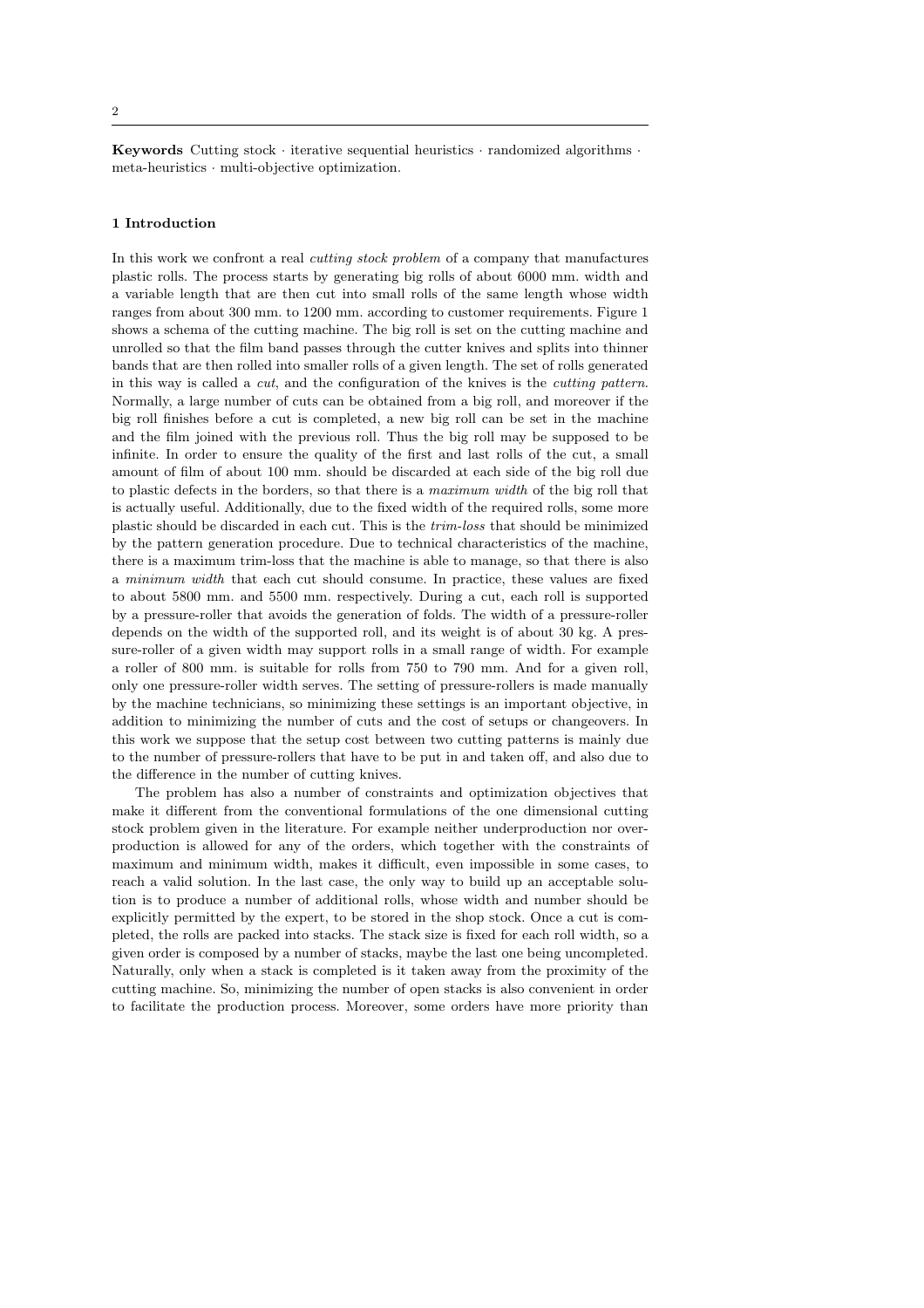

Fig. 1 Working schema of the cutting machine

others. Consequently the delivery time of orders weighted by the client priority is an important criterion as well.

The remainder of the paper is organized as follows. In section 2, we review the classical formulation of the one dimensional cutting stock problem and a number of approaches proposed for this problem over the years. In section 3, we formulate the problem faced herein. First, in section 3.1 we define the main problem that models the actual problem of a company that produces plastic rolls; and then, in section 3.2, we define a simplified problem by relaxing some constraints of the main problem and also simplifying some data. In section 4 we present our approach to the problem: a GRASP algorithm. Section 4.1 describes the generation phase of this algorithm, which consists in a sequential procedure (SHRP) that solves the simplified problem; and section 4.2 describes the repairing phase that consists in transforming a solution for the simplified problem into a solution for the main problem. In section 5, we report results from an experimental study over a benchmark taken from the literature, in order to compare SHRP with another recent procedure with similar characteristics. Finally, in section 6 we summarize the main conclusions of our work and also we propose some ideas for the future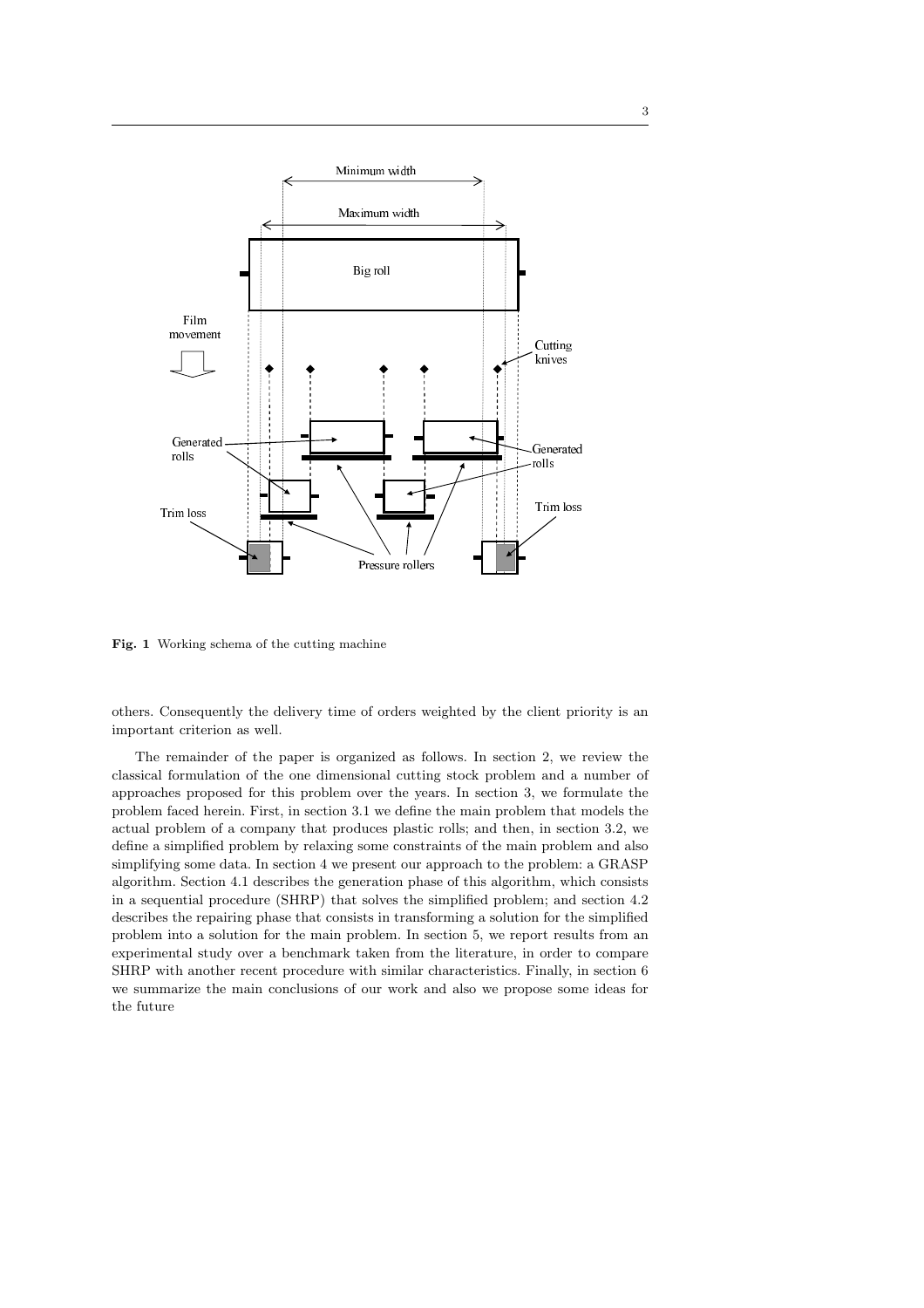#### 2 Literature Review

In Gilmore and Gomory (1961) and Gilmore and Gomory (1963) the first model is proposed for the One Dimensional Cutting-Stock Problem, also denoted 1D-CSP. The problem is defined by the following data:  $(m, L, l = (l_1, \ldots, l_m), b = (b_1, \ldots, b_m))$ , where  $L$  denotes the length of each stock piece (here the width of the big roll),  $m$ denotes the number of piece types (orders) and for each type  $i = 1, \ldots, m, l_i$  is the piece length (roll width), and  $b_i$  is the order demand. A *cutting pattern* describes how many items of each type are cut from a stock length. Following Belov and Scheithauer (2006), let  $\mathbb{Z}_+$  denote the set of positive integers and let the column vectors  $A^j$  =  $(a_{1j},...,a_{mj}) \in \mathbb{Z}_{+}^{m}, j=1,...,n$ , represent all possible valid cutting patterns, i.e. those satisfying

$$
\sum_{i=1}^{m} a_{ij} l_i \le L \tag{1}
$$

where  $a_{ij}$  is the number of pieces of order i that are generated by one application of the cutting pattern  $A^j$ . Let  $x_j$ ,  $j = 1, \ldots, n$ , be the frequencies, i.e. the number of times each pattern is applied in the solution. The model of Gilmore and Gomory aims at minimizing the number of stock pieces, or equivalently minimizing the trim-loss, and is stated as follows

z

$$
1D-CSP = \min \sum_{j=1}^{n} x_j
$$
  
s.t.: 
$$
\sum_{j=1}^{n} a_{ij} x_j \ge b_i, \quad i = 1, ..., m
$$

$$
x_j \in \mathbb{Z}_+, \quad j = 1, ..., n.
$$

$$
(2)
$$

Even though this model is the most common in the literature, the problem is often formulated in different ways. In Valério de Carvalho (2002) several formulations of the one-dimensional cutting stock are reviewed, and its particular case called the binpacking problem, and the relations between their relaxations are analysed.

As is pointed in Umetani et al (2003), this problem is often formulated as an integer programming (IP) problem, and its linear programming (LP) relaxation is exploited in many heuristic algorithms; e.g. first solve the LP and then modify the LP solution to an integer solution heuristically. In this approach, however, it is impractical to consider all feasible cutting patterns, which correspond to the columns in an LP formulation. Gilmore and Gomory also proposed a procedure to find out cutting patterns to improve the LP solution by solving the associated knapsack problem. Since then, many approaches have been proposed to optimize the number of cuts that are usually based on branch-and-bound and column generation algorithms, for example the branch-and-cut-and-price algorithm proposed in Belov and Scheithauer (2006). Also, there are heuristic approaches like for example the simulated annealing heuristic proposed in Chen et al (1996). In Gradisar et al (2002) an experimental study of various methods aimed at minimizing trim-loss is presented.

More recently, the cost of factors other than trim-loss, such as the cost of pattern changes or setups or the cost due to open stacks, have become very important as well. Various types of algorithms have been proposed to deal with the cost of pattern changes. Algorithms of the first class are based on pattern generation procedures such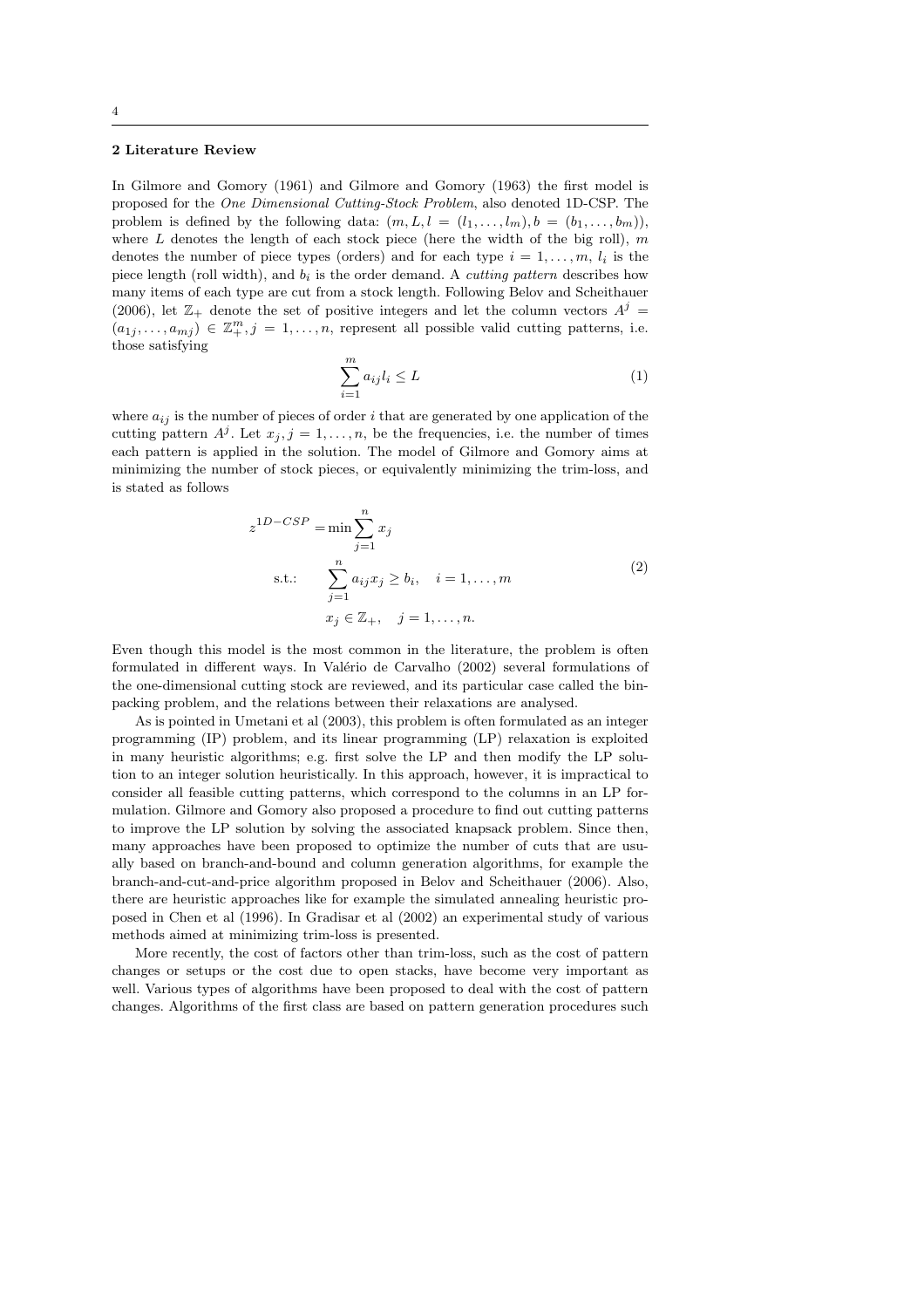as the one proposed in Suliman (2001). One of the first approaches of this class was a greedy heuristic algorithm, called the sequential heuristic procedure (SHP) proposed in Haessler (1975) and Haessler (1991), that sequentially adds new patterns to the current partial solution until all demands are satisfied. In each step, it generates a number of cutting pattern candidates and selects one with small trim-loss and high frequency. In Vahrenkamp (1996) a variant of SHP is proposed in which a new pattern is calculated by a randomized algorithm. Basic ideas of these and other algorithms are summarized in Haessler (1991). Recently, in Belov and Scheithauer (2007) an adaptive sequential heuristic, termed sequential value correction (SVC), is proposed that aims at minimizing not only the number of setups but also the number of open stacks. However they consider a simplified model in which an order is packed into only one stack, while in real situations it is usual that more than one stack is required for each order. Moreover, they consider a multi-objective search using pareto criterion.

Algorithms of the second type are based on pattern combinations. The first proposals are Johnston (1986) and Goulimis (1990). Both start from a solution obtained by an LP based approach, and then the number of different patterns is reduced by combining two different patterns into one pattern that covers the same amount of product. More recently, in Foerster and Wscher (1999) an algorithm of this type proposed, called KOMBI, which uses many types of combinations; for example three patterns are replaced with two new ones, etc.

The third type is comprised of exact algorithms such as the algorithm proposed in Vanderbeck (2000). This algorithm minimizes the number of different cutting patterns for a given maximum number of stock rolls. It uses a branch-and-bound algorithm in combination with a column generation technique. According to experimental results, it can obtain optimal solutions for many small problems, but fails for several instances of moderate size. In Belov and Scheithauer (2003) a more simple and flexible method is proposed that produces slightly worse solutions in the same amount of time, but it has the capability for reducing the number of setups if the material input is not restricted to the minimum. Moreover, in Belov and Scheithauer (2006) a branch and price schema enhanced with general purpose cutting planes is proposed. With this schema Belov and Scheithauer were able to solve almost all instances of a set with 200 orders each and many instances with 400 orders.

Although the three types commented above are the most classic approaches to setup minimization, there are others, for example, the iterated local search algorithm with adaptive pattern generation proposed in Umetani et al (2003) called ILS-APG. The main components of this algorithm are a procedure to build up an initial solution and a local search method. The local search is first applied to the initial solution, and then to new solutions obtained by randomly perturbing the best solution obtained so far. The neighbourhood of the local search is given by a subset of cutting patterns which have prospect of improving the current solution. As shown in the experimental study reported in Umetani et al (2003), the performance of ILS-APG is comparable to SHP and KOMBI algorithms.

Summarizing, the best current approaches are branch and bound methods such as those proposed in Belov and Scheithauer (2006) and in Vanderbeck (2000). These algorithms can solve exactly many of the instances of practical interest, even though is some cases within a large running time. In spite of that, heuristic methods are also of great interest due to their flexibility and capacity to obtain a variety of solutions in a short time. As pointed in Belov and Scheithauer (2003), these methods result more flexible when optimization criteria other than the number of cuts and the number of patterns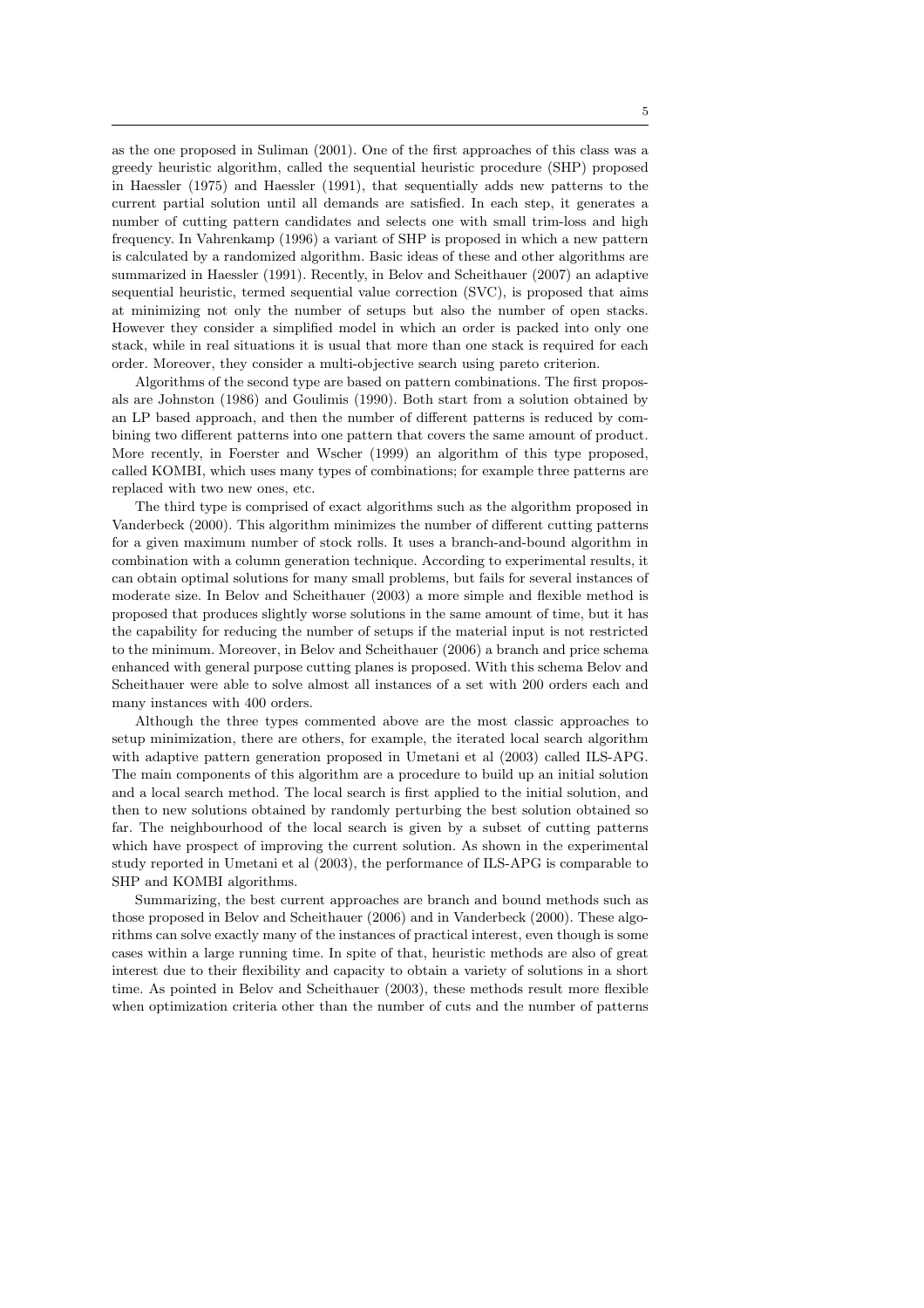are considered. Moreover the heuristic methods can be used in conjunction with exact algorithms to obtain new upper bounds and to round up non integer solutions, as it is done for example in Belov and Scheithauer (2006).

#### 3 Problem Formulation

As we have pointed out above, our problem is a variant of the 1D-CSP. The classic formulation given in Gilmore and Gomory (1961) and Gilmore and Gomory (1963) is not directly applicable to our case mainly due to the non-overproduction constraint, but it can be easily adapted as we will see in the sequel. We start by giving a detailed formulation of the main problem; that considering all characteristics and optimization criteria relevant from the point of view of the experts. As the number of optimization criteria is too large to deal with all of them at the same time, and also as the search space could be very large, we have opted by introducing a simplified problem; i.e. a problem with a lower number of objective functions and also with a smaller search space in general. Once the simplified problem is solved, the solution will be adapted to the original problem; in this process all the objectives will be considered. Table 1 summarizes the main notation used from now on to describe the problem data and its solutions.

Table 1: List of notation used across the paper to represent input data and solutions.

| $L_{max}, L_{min}, C_{max}$                                             | Maximum and minimum widths, and maximum<br>number of rolls of a cutting pattern.                             |  |  |  |  |
|-------------------------------------------------------------------------|--------------------------------------------------------------------------------------------------------------|--|--|--|--|
| $W_{max}, W_{min}, \Delta W$                                            | Maximum and minimum widths of a single roll and<br>increment from a valid width to the next one.             |  |  |  |  |
| SC                                                                      | Cost magnitude for operations intervening setup                                                              |  |  |  |  |
| $PR = \{PR_1, \ldots, PR_p\}, F_{PR}$                                   | Types of pressure rollers and mapping from allowed<br>roll widths to pressure rollers.                       |  |  |  |  |
| $F_{ST}$                                                                | Mapping from allowed roll widths to stack sizes.                                                             |  |  |  |  |
| $M = \{1, \ldots, m\}$                                                  | Index set of orders of the main problem.                                                                     |  |  |  |  |
| $b=(b_1,\ldots,b_m)$                                                    | $b_i$ is the number of rolls of order i.                                                                     |  |  |  |  |
| $l=(l_1,\ldots,l_m)$                                                    | $l_i$ is the width of the rolls of order <i>i</i> .                                                          |  |  |  |  |
| $p=(p_1,\ldots,p_m)$                                                    | $p_i$ is the priority of order i.                                                                            |  |  |  |  |
| $S = \{m+1, \ldots, m+s\}$                                              | Stock types allowed for overproduction.                                                                      |  |  |  |  |
| $bs = (b_{m+1}, \ldots, b_{m+s})$                                       | $b_{m+i}$ is the maximum number of rolls of stock type<br>$m + i$ that may be produced.                      |  |  |  |  |
| $ls = (l_{m+1}, \ldots, l_{m+s})$                                       | $l_{m+i}$ is the width of rolls of stock type $m+i$ .                                                        |  |  |  |  |
| A                                                                       | Set of feasible cutting patterns for the main problem.                                                       |  |  |  |  |
| $A^{j} = (a_{1j}, \ldots, a_{mj},$<br>$a_{(m+1)j}, \ldots, a_{(m+s)j})$ | A feasible cutting pattern, $a_{ij}$ is the number of items<br>of order or stock of type i in pattern $Aj$ . |  |  |  |  |
| $L_i, C_i, D_i = L_{max} - L_i$                                         | Total width, number of rolls and trim-loss of pattern<br>$A^{\jmath}$ .                                      |  |  |  |  |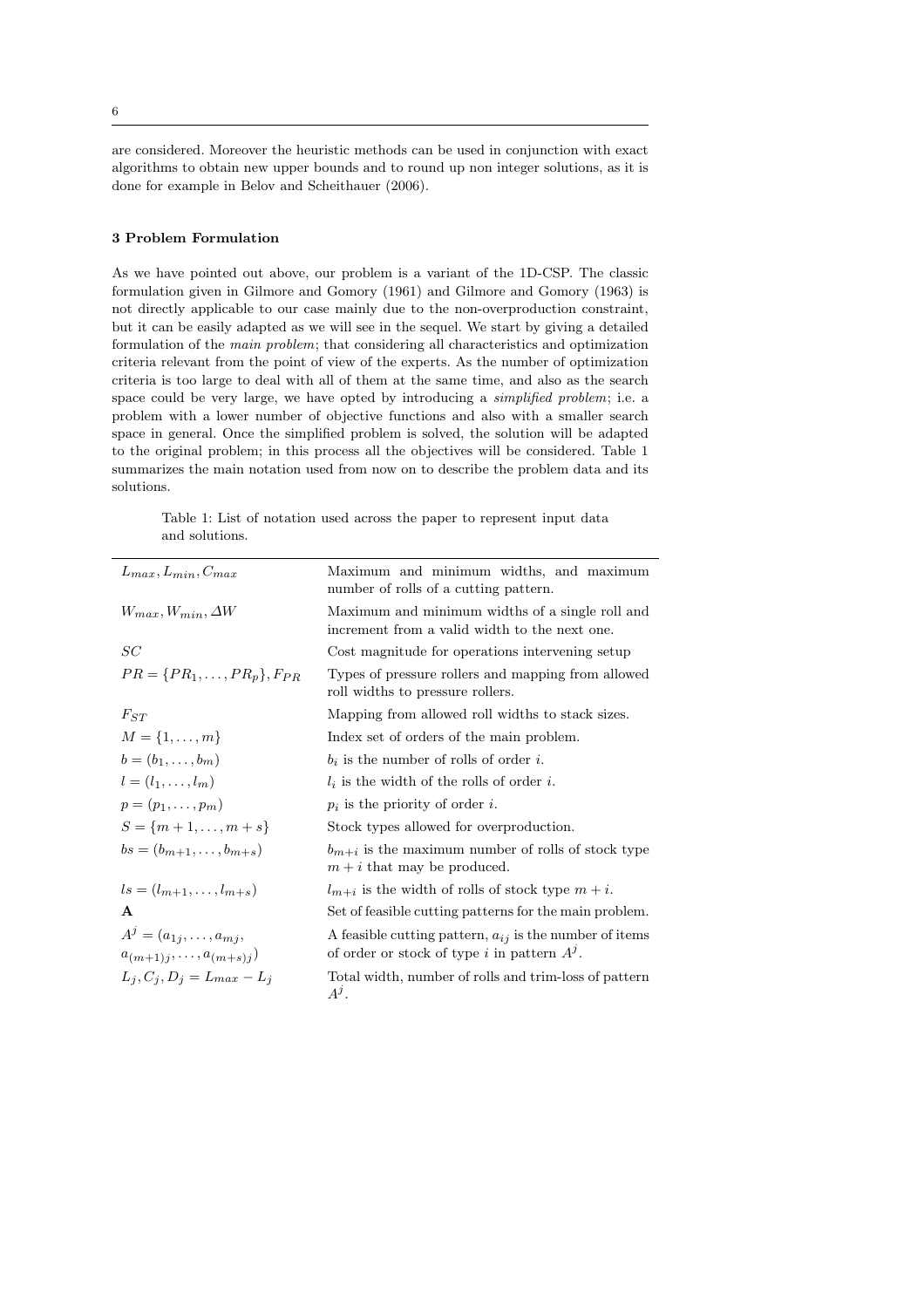| $(\Pi, x)$<br>$s_i$                     | A cutting plan for the main problem, i.e. a list of dif-<br>ferent cutting patterns $\Pi = (A^1, \dots, A^{ H }) \in \mathbf{A}^{ H }$<br>and their frequencies $x = (x_1, \ldots, x_{ H }) \in \mathbb{Z}_+^{ H }$ .<br>The number of rolls of stock $i \in S$ in the solution. |
|-----------------------------------------|----------------------------------------------------------------------------------------------------------------------------------------------------------------------------------------------------------------------------------------------------------------------------------|
| $A_l^j$                                 | Cut due to the <i>l</i> th application of pattern $Aj$ accord-<br>ing to plan $(\Pi, x)$ .                                                                                                                                                                                       |
| $CI(A_l^j)$                             | The index of a cut in the sequence of cuts defined<br>by a cutting plan $(\Pi, x)$ .                                                                                                                                                                                             |
| $CU_{start}(i), CU_{end}(i)$            | Indexes of the first and last cuts of order i in the cut<br>sequence.                                                                                                                                                                                                            |
| $SU(A^{j-l}, A^j)$                      | The setup cost from pattern $A^{j-1}$ to pattern $A^j$ .                                                                                                                                                                                                                         |
| R(i, A <sub>I</sub> <sup>j</sup> )      | The number of rolls of order $i$ generated from the<br>beginning up to completion of cut $A_l^j$ .                                                                                                                                                                               |
| OS(i, A <sub>l</sub> <sup>j</sup> )     | Logical variable indicating if after cut $A_l^j$ there is an<br>open stack of order $i$ .                                                                                                                                                                                        |
| $L = \{l_e, e \in M \cup S\},  L  = ms$ | Set of different widths of orders and stock types in<br>the main problem, ms denotes its cardinal.                                                                                                                                                                               |
| $M' = \{1, \ldots, m'\}$                | Index set of orders of the simplified problem.                                                                                                                                                                                                                                   |
| $b'=(b'_1,\ldots,b'_{m'})$              | $b_i$ is the number of rolls of order i in the simplified<br>problem.                                                                                                                                                                                                            |
| $l'=(l'_1,\ldots,l'_{m'})$              | $l_i$ is the width of the rolls of order i in the simplified<br>problem.                                                                                                                                                                                                         |
| $S' = \{m' + 1, \ldots, m' + s\}$       | Stock types allowed for overproduction, type $m' + i$<br>being the same as type $m + i$ of S.                                                                                                                                                                                    |
| $bs' = (b'_{m'+1}, \ldots, b'_{m'+s})$  | $b'_{m'+i}$ is the maximum number of rolls of stock type<br>$m' + i$ that may be produced.                                                                                                                                                                                       |
| $ls' = (l'_{m'+1}, \ldots, l'_{m'+s})$  | $l_{m'+i}$ is the width of rolls of stock type $m'+i$ of<br>the simplified problem, they are different from each<br>other, but it may happen that $l' \cap ls' \neq \emptyset$ .                                                                                                 |
| E                                       | Set of feasible cutting patterns for the simplified<br>problem.                                                                                                                                                                                                                  |
| $E^{j} = (e_{1j}, \ldots, e_{msj})$     | A feasible cutting pattern for the simplified problem,<br>$e_{ij}$ is the number of items of either order or stock of<br>type <i>i</i> in pattern $E^j$ .                                                                                                                        |
| $(\Pi',x')$                             | A cutting plan for the simplified problem, i.e. a list<br>of different cutting patterns $\Pi' = (E^1, \ldots, E^{ H' }) \in$<br>$\mathbf{E}^{ H' }$ and their frequencies $x' = (x'_1, \ldots, x'_{ H' }) \in$<br>$\mathbb{Z}_+^{ H' }.$                                         |
| $s_i'$                                  | The number of rolls of stock $i \in S'$ in the simplified<br>solution.                                                                                                                                                                                                           |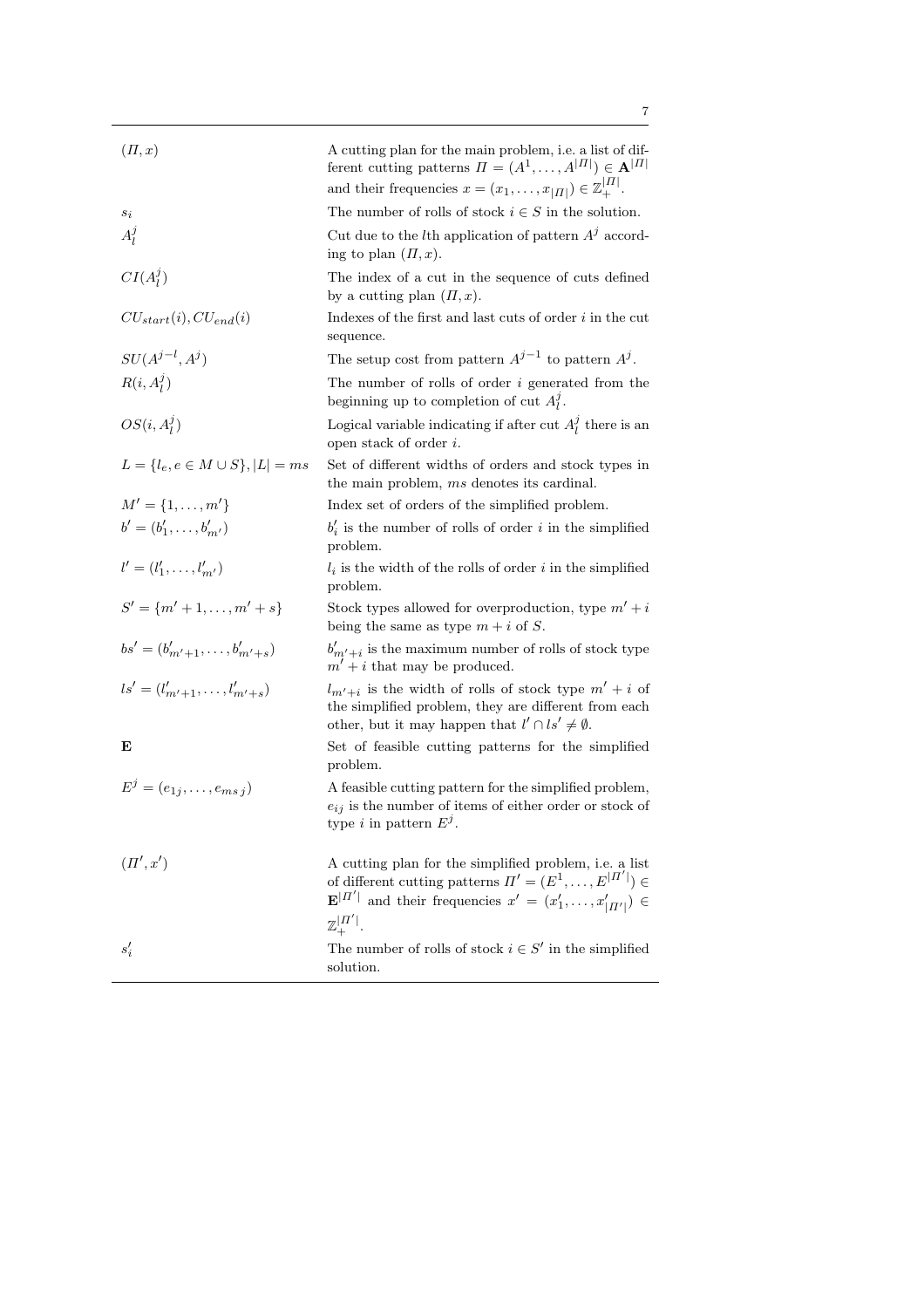#### 3.1 The Main Problem

In order to clarify the problem definition, we present the data of the machine environment and the clients' orders, the form and semantics of a problem solution, the problem constraints and the optimization criteria in the hierarchical order usually considered by the expert.

### Data

- The set of parameters of the cutting machine: the maximum width of a cut  $L_{max}$ , the minimum width of a cut  $L_{min}$ , the maximum number of rolls that can be generated in a cut  $C_{max}$ , the minimum and the maximum width of a single roll,  $W_{min}$ and  $W_{max}$  respectively, and the increment of width  $\Delta W$  between two consecutive permitted roll widths.
- The setup costs. There is an elementary setup cost  $SC$  and some rules given by the expert that allows calculating the total setup cost from a configuration of the cutting machine to the next one. The setup cost is due to roller and cutter changes as follows. The cost of putting in or taking off a pressure-roller is SC. The cost of putting in an additional knife is  $3SC$  and the cost of dismounting a knife is  $2SC$ , as this operation takes a lower time. Here is important to remark that the costs of displacing an installed knife to other position has a null cost due to this process is done by the machine without technicians intervention. Also, moving a roller inside the machine is considered to have null cost, even though this process is done by a technician. Of course, this is a simplified view of the actual setup cost and is founded on agreement of technicians with experts.
- The types of pressure-rollers  $PR = \{PR_1, \ldots, PR_p\}$  and the mapping  $F_{PR}$  from roll widths to pressure-rollers.
- The mapping  $F_{ST}$  from roll widths to stack sizes or number of rolls in each stack unit.
- The orders description given by  $(M = \{1, \ldots, m\}, b = (b_1, \ldots, b_m), l = (l_1, \ldots, l_m),$  $p = (p_1, \ldots, p_m)$  where for each order  $i = 1, \ldots, m, b_i$  denotes the number of rolls,  $l_i$  denotes the width of the rolls and  $p_i$  the order priority.
- The stock allowed for overproduction  $(S = \{m+1, \ldots, m+s\}, bs = (b_{m+1}, \ldots, b_{m+1})$  $(b_{m+s}),$   $ls = (l_{m+1}, \ldots, l_{m+s})$  where for each  $i = 1, \ldots, s, b_{m+i}$  denotes the number of rolls of type  $m + i$  allowed for overproduction and  $l_{m+i}$  denotes the width of these rolls.
- The set of feasible cutting patterns, for the orders and stock given, A where each  $A^j \in \mathbf{A}$  is,  $A^j = (a_{1j}, \ldots, a_{mj}, a_{(m+1)j}, a_{(m+s)j}) \in \mathbb{Z}_+^{m+s}$  and denotes that, for each  $i = 1, \ldots, m + s$ ,  $a_{ij}$  rolls of order i are cut each time the cutting pattern  $A^j$  is applied. A cutting pattern  $A^j$  is feasible if and only if both of the following conditions hold

$$
L_{min} \le L_j = \sum_{i \in M \cup S} a_{ij} l_i \le L_{max} \tag{3}
$$

$$
C_j = \sum_{i \in M \cup S} a_{ij} \le C_{max} \tag{4}
$$

where  $L_j$  and  $C_j$  are the total width and the number of rolls of pattern  $A^j$  respectively.  $D_j = L_{max} - L_j$  de-notes the trim-loss of the cutting pattern. Moreover, we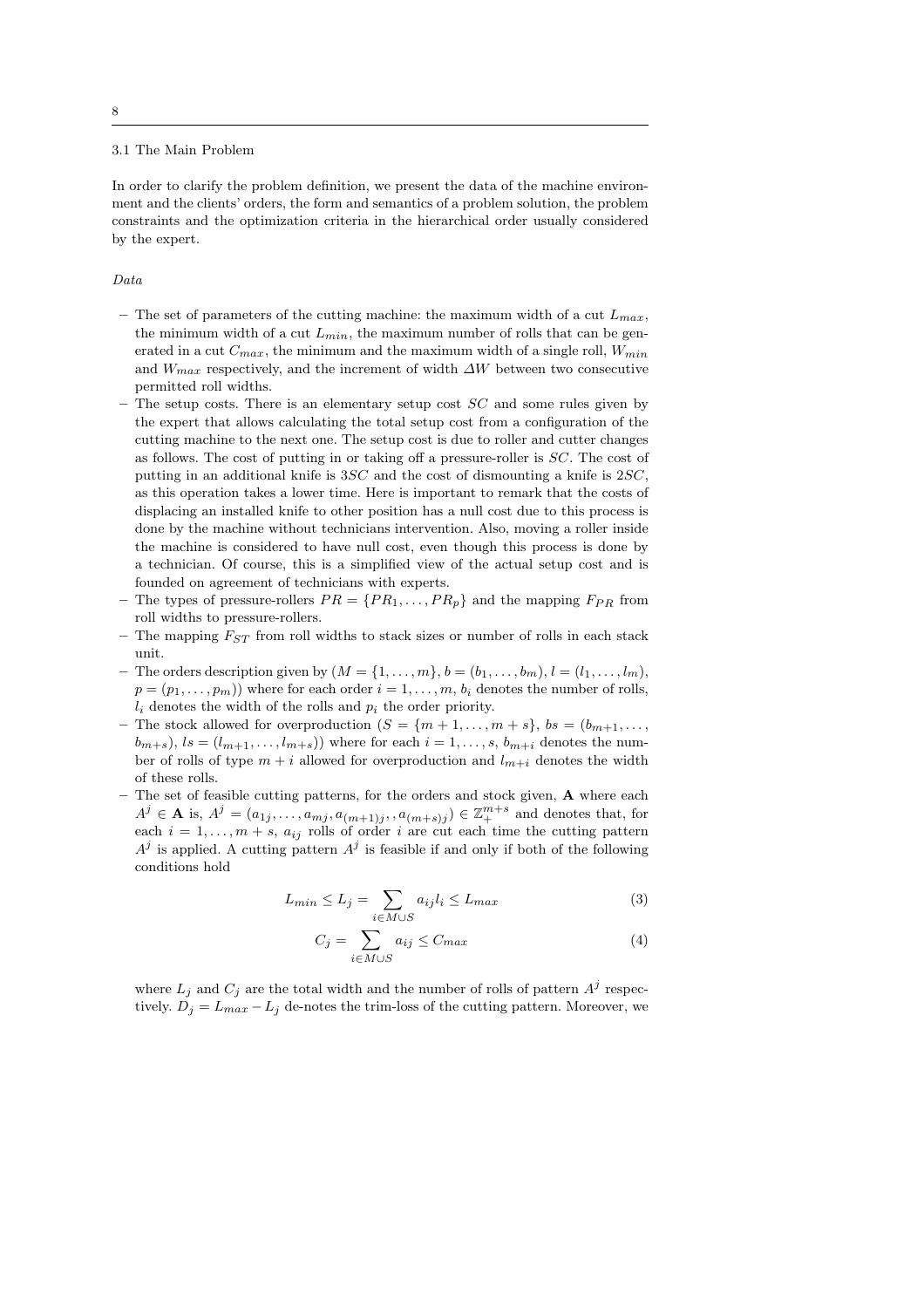only consider proper cutting patterns, i.e. patterns with  $a_{ij} \leq b_i, i = 1, \ldots, m + s$ ,  $A^j \in \mathbf{A}$ .

Goal

The objective is to obtain a *cutting plan*  $(\Pi, x)$ , where  $\Pi = (A^1, \dots, A^{|H|}) \in \mathbf{A}^{|H|}$ and  $x = (x_1, \ldots, x_{|I|}) \in \mathbb{Z}_+^{|I|}$  denotes the pattern frequencies. The cutting patterns of  $\Pi$  are applied sequentially, each one the number of times indicated by its frequency.  $A_l^j, 0 \leq j \leq |H|, 0 \leq l \leq x_j$ , denotes the *l*th cut corresponding to pattern  $A_j$  and  $CI(A_l^j)$  is the cut index defined as

$$
CI(A_l^j) = \sum_{k=1}^{j-1} x_k + l.
$$
 (5)

Given an order  $i \in M$  its first roll is generated in cut  $A_1^j$  such that  $A^j$  is the first pattern of  $\Pi$  with  $a_{ij} \neq 0$ , this cut is denoted  $CU_{start}(i)$ . Analogously, the last roll of order *i* is generated in cut  $A_{x_k}^k$  so that  $A^k$  is the last pattern of  $\Pi$  with  $a_{ik} \neq 0$ , this cut is denoted  $CU_{end}(i)$ .

#### Constraints

As we have considered feasible cutting patterns, the only constraint that should be required for a solution is the following

– The set of rolls generated by the application of the cutting plan  $(\Pi, x)$  should be composed of all rolls from the orders and, eventually, of a number of rolls from the stock. That is, let  $s_i$  be the number of rolls of stock  $i \in S$  in the solution

$$
\forall i \in S, \quad s_i = \sum_{A^j \in \Pi} a_{ij} x_j. \tag{6}
$$

Then, the constraint can be expressed as follows:

$$
\forall i \in M, \quad \sum_{A^j \in \Pi} a_{ij} x_j = b_i,\tag{7}
$$

$$
\forall i \in S, \quad 0 \le s_i \le b_i. \tag{8}
$$

#### Optimization criteria

Regarding the objective functions, as we have remarked, we consider a number of them in hierarchical ordering according to the expert preferences. Therefore, we will try to optimize the first one, in the case of a tie we will try to optimize the second one, and so on. The objective functions are the following.

- 1. Minimize the number of cuts, given by  $\sum_{j=1}^{|H|} x_j$ . The optimum value is denoted  $z^{1D-CSP}$ .
- 2. Minimize the setup cost, given by  $\sum_{j=1}^{|I|} SU(A^{j-1}, A^j)$ , where  $SU(A^{j-1}, A^j)$  denotes the setup cost from pattern  $A^{j-1}$  to pattern  $A^j$  calculated as it was indicated above in the data section. Configuration  $A^0$  refers to the situation of the cutting machine previous to the first cut.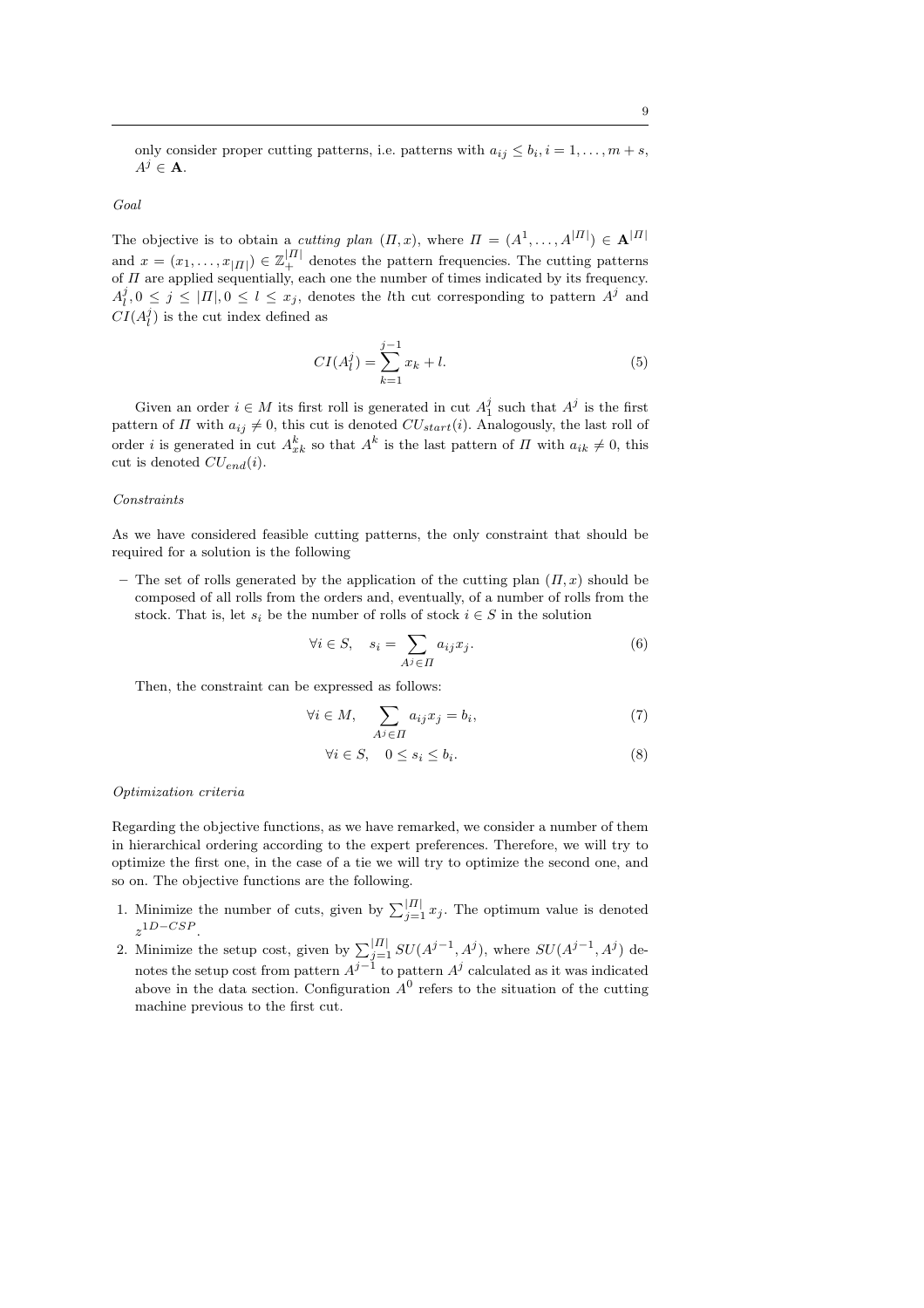- 3. Maximize the amount of stock generated,  $\sum_{i \in S} l_i s_i$ , in this way the actual trim-loss is minimized for a given number of cuts.
- 4. Minimize the completion times of orders weighted by their priorities given by

$$
\sum_{i \in M} p_i CI(CU_{end}(i)).\tag{9}
$$

5. Minimize the maximum number of open stacks along the cut sequence. Let  $R(i,A_l^j)$ denote the number of rolls of order  $i$  generated from the beginning up to the completion of cut  $A_l^j$ 

$$
R(i, A_l^j) = \sum_{k=1}^{j-1} a_{ik} x_k + a_{ij} l,
$$
\n(10)

and let  $OS(i, A_l^j)$  be 1 if after cut  $A_l^j$  there is an open stack of order i and 0 otherwise, i.e.

$$
OS(i, A_l^j) = \begin{cases} 1, & \text{if } \left( \left( R(i, A_l^j) \bmod F_{ST}(l_i) \right) > 0 \right) \text{and } \left( A_l^j \neq CU_{end}(i) \right), \\ 0, & \text{otherwise} \end{cases}
$$
(11)

Then, the maximum number of open stacks along the cut sequence is given by

$$
\max_{\substack{j=1,\dots,|I|\\l=0,\dots,x_j}} \sum_{i=M} OS(i, A_j^l). \tag{12}
$$

#### 3.2 The Simplified Problem

In the main problem, as formulated in previous section, it is often the case that two or more orders have the same width or a stock has the same width as one of the orders. So, from the point of view of the cutting process, two cutting patterns  $A^i$  and  $A^j$  are equivalent if both patterns define the cutting of the same number of rolls of the same sizes, i.e. given the set of widths  $L = \{l_e, e \in M \cup S\}$ , with cardinality  $|L| = ms$ ,  $ms \leq m + s$ .

$$
A^{i} \equiv A^{j} \Leftrightarrow \sum_{\substack{k=0 \ l_k=l}}^{m+s} a_{ki} = \sum_{\substack{k=0 \ l_k=l}}^{m+s} a_{kj}, \quad \forall l \in L
$$
 (13)

Now the simplified problem can be stated as follows

#### Data

- The set of parameters of the cutting machine: as it is in the main problem.
- The setup costs: as they are in the main problem.
- The types of pressure-rollers and mapping  $F_{PR}$ : as they are in the main problem.
- The mapping function  $F_{ST}$ : as it is in the main problem.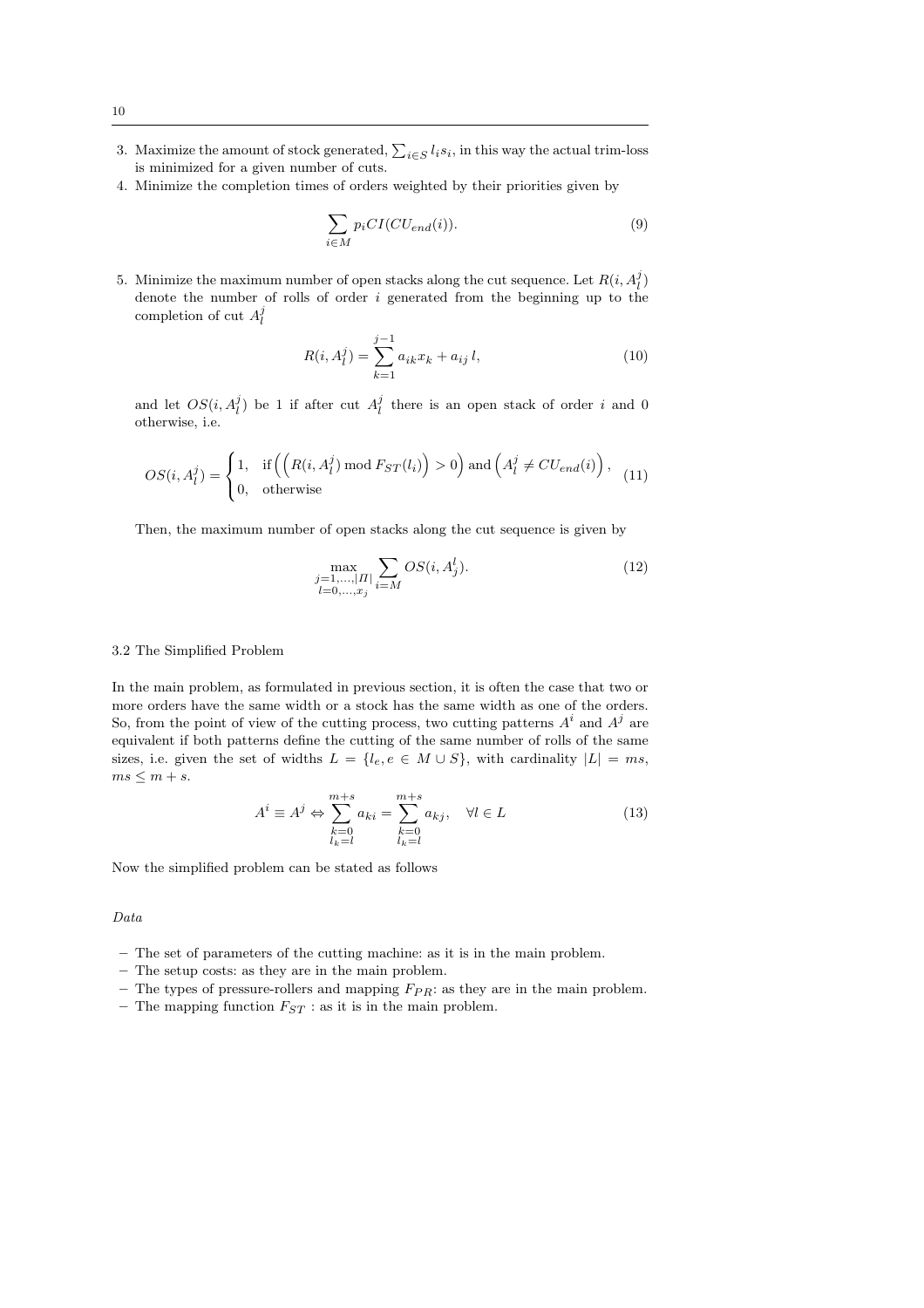- The simplified orders description given by  $(M' = \{1, ..., m'\}, b' = (b'_1, ..., b'_{m'}),$  $l' = (l'_1, \ldots, l'_{m'})$ , where for each order  $i = 1, \ldots, m'$ ,  $b'_i$  denotes the number of rolls and  $l'_i \in L$  denotes the width of the rolls. The simplified orders list b' are obtained from the original order list  $b$  so as

$$
b_i' = \sum_{\substack{k=1\\l_k = l_i'}}^m b_k \tag{14}
$$

Here it is important to remark that all orders are available at the time of computing a cutting plan, i.e. dynamic planning is not considered.

- The stock allowed for overproduction  $(S' = \{m' + 1, \ldots, m' + s\}, bs' = (b'_{m'+1},$  $\dots, b'_{m'+s}$ ,  $l'_{s} = (l'_{m'+1}, \dots, l'_{m'+s})$  where for each  $i = 1, \dots, s$ ,  $b'_{m'+i} = b_{m+i}$ denotes the number of rolls of type  $m' + i$  allowed for overproduction and  $l'_{m'+i}$  $l_{m+i} \in L$  denotes the width of these rolls (notice that two different stock orders cannot have the same width). Here both  $l'$  and  $ls'$  are lists with no repeated elements, so they can be seen as sets such that  $l' \cup ls' = L$ , although, it is possible that  $l' \cap ls' \neq \emptyset$ . In what follows, we assume L to be ordered, beginning with  $l'_1, \ldots, l'_{m'}$ followed by the elements from  $ls'$  that do not belong to  $l'. L = (l'_1, \ldots, l'_{ms}),$  $ms \leq m' + s$ .
- The set of simplified feasible cutting patterns for the simplified orders and stock given, E, obtained from the set of feasible cutting patterns for the original problem  $\mathbf{A}, |\mathbf{E}| \leq |\mathbf{A}|$ , where every  $E^j \in \mathbf{E}$  is  $E^j = (e_{1j}, \ldots, e_{msj}) \in \mathbb{Z}_+^{ms}$  meaning that, for each  $i = 1, ..., ms$ ,  $e_{ij}$  rolls of width  $l'_i$  are cut each time the cutting pattern  $E^j$  is applied. In other words, each element of  $E$  is an equivalence class of the quotient set of A with the above relation, so it is a simplified representation of a number of cutting patterns of A.

Goal

The objective is to obtain a *simplified cutting plan*  $(\Pi', x')$ , where  $\Pi' = (E^1, \ldots, E^{|H'|})$  $\in \mathbf{E}^{||H'||}$  and  $x' = (x'_1, \ldots, x'_{||H||}) \in \mathbb{Z}_+^{|H'||}$  denotes the pattern frequencies.

#### Constraints

As all the simplified cutting patterns are feasible, the only additional constraint that should be required to a solution is the following

– The set of rolls generated by the application of the simplified cutting plan  $(\Pi', x')$ should be composed of all rolls from the orders and, eventually, of a number of rolls from the stock. That is, let  $s_i'$  the number of rolls of stock of width  $l_i'$  in the solution, being 0 if there is no  $m' + k \in S'$  such that  $l'_i = l'_{m'+k}$ ,

$$
\forall i \in \{m' + 1, ..., ms\}, \quad s'_i = \sum_{E^j \in \Pi'} e_{ij} x'_j \tag{15}
$$

Then, the constraint can be expressed as follows:

$$
\forall i \in M', \quad \sum_{E^j \in \Pi'} e_{ij} x'_j = b'_i + s'_i,\tag{16}
$$

$$
0 \le s_i' \le b'_{m'+k} \tag{17}
$$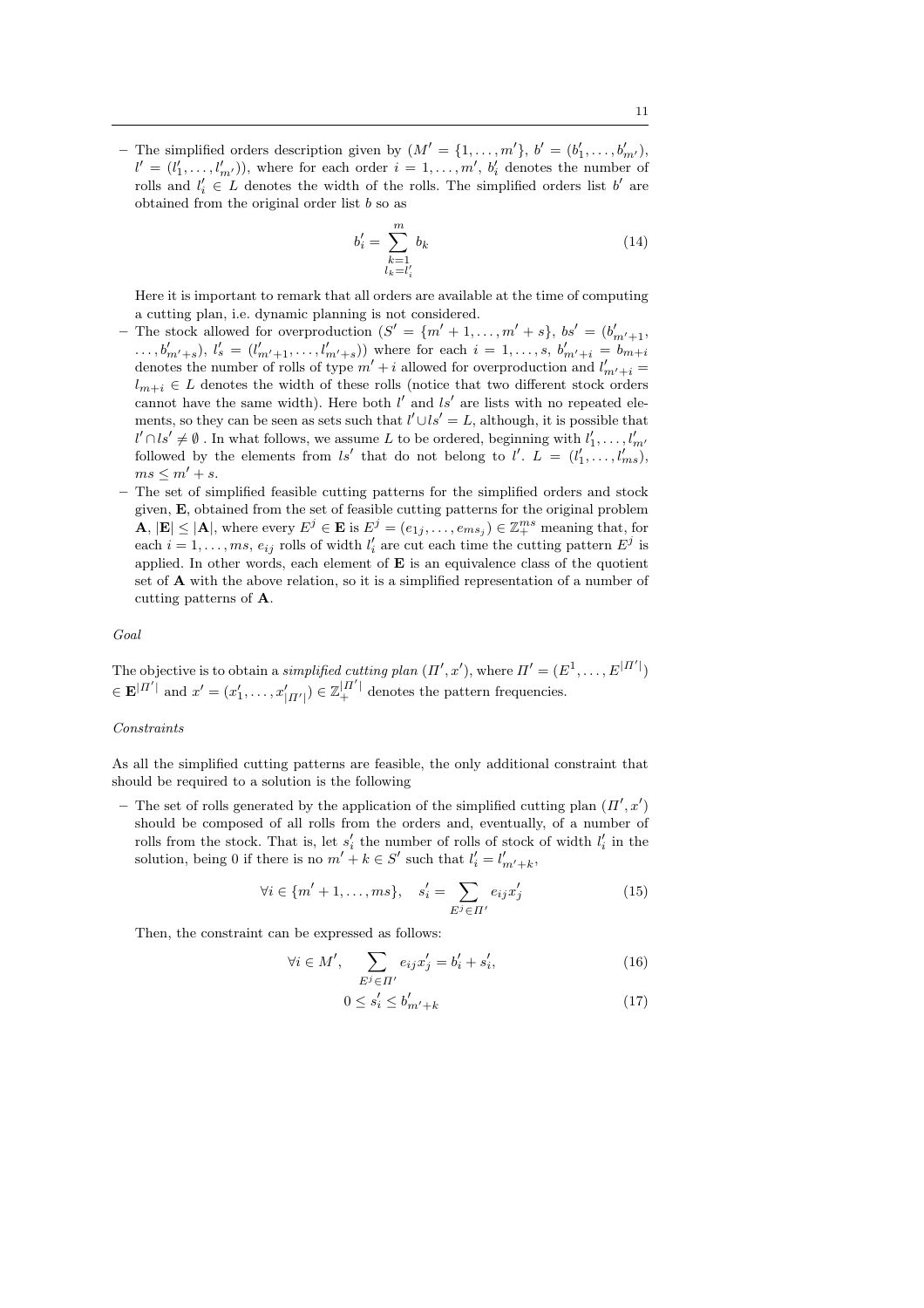#### Optimization criteria

- 1. Minimize the number of cuts calculated by  $\sum_{j=1}^{|H'|} x'_j$ .
- 2. Minimize the number of simplified cutting patterns  $| \Pi' |$ .
- 3. Maximize the number of simplified cutting patterns  $\begin{bmatrix} I I \\ I' \end{bmatrix}$  is  $\begin{bmatrix} I' \\ I'' \end{bmatrix}$  is  $\begin{bmatrix} I' \\ I'' \end{bmatrix}$  and  $\begin{bmatrix} I' \\ I'' \end{bmatrix}$  is  $\begin{bmatrix} I' \\ I'' \end{bmatrix}$  is  $\begin{bmatrix} I' \\ I'' \end{bmatrix}$  and  $\begin{bmatrix} I' \\ I'' \end{bmatrix}$  is  $\begin{$ minimized for a given number of cuts.

Now let us clarify how a solution of the simplified problem can be transformed into a solution to the main problem. To do so, we have to map each simple cut from a simplified pattern  $E^j$  to any of the cuts of pattern  $A^k$  of the equivalence class defined by  $E^j$ . In doing so, we can consider different orderings in the simplified cutting plan, and also different orderings between the single cuts derived from a simplified cutting pattern, in order to satisfy all the optimization criteria of the main problem. As we can observe, objectives 1 and 3 are the same in both problems, but objective 2 is different. The reason to consider objective 2 in the simplified problem is that in minimizing the number of patterns  $|I|$  it is expected that the setup cost of the main problem is to be minimized as well. This is because the setup cost between two consecutive cuts  $A^k$ and  $A^l$  of the main problem is null if both  $A^k$  and  $A^l$  belongs to the same equivalence class  $E^j$ .

# 4 A GRASP Algorithm for the Cutting Stock Problem

According to the problem formulation, we have developed a procedure to solve it that works in two steps. First, a set of solutions is calculated for the simplified problem; then a selection of these solutions is transformed into solutions to the main problem, as shown in Algorithm 1. Here we describe this algorithm as a GRASP (Greedy Randomized Adaptive Search Procedure), even though it differs from the general structure of GRASP described in Resende and Ribeiro (2002). The main difference is that in a general GRASP, once a solution is obtained by a stochastic method, this solution is repaired by a local search algorithm before obtaining the next stochastic solution, and this process is iterated a number of times. In our approach, all the stochastic solutions are first calculated and only a selection of them is passed to the repairing algorithm. We proceed in this way in order to save time. As the repairing algorithm will never reduce the number of cuts of a solution, only those solutions of the simplified problem with the lowest number of cuts are considered for repairing. Moreover, the repairing mechanism may be implemented by strategies other than local search, such as greedy or even an evolutionary algorithm.

**Input** An instance  $(m, L, l, b, S)$  of a 1D-CSP

Output A set of feasible solutions  $\Pi$ 

Calculate a set of solutions  $\Pi'$  for the simplified 1D-CSP (Algorithm 2);

Repair the simplified solutions  $\Pi'$  to obtain a set of solutions  $\Pi$  to the main problem (Algorithm 3);

Algorithm 1: GRASP Algorithm for the Main 1D-CSP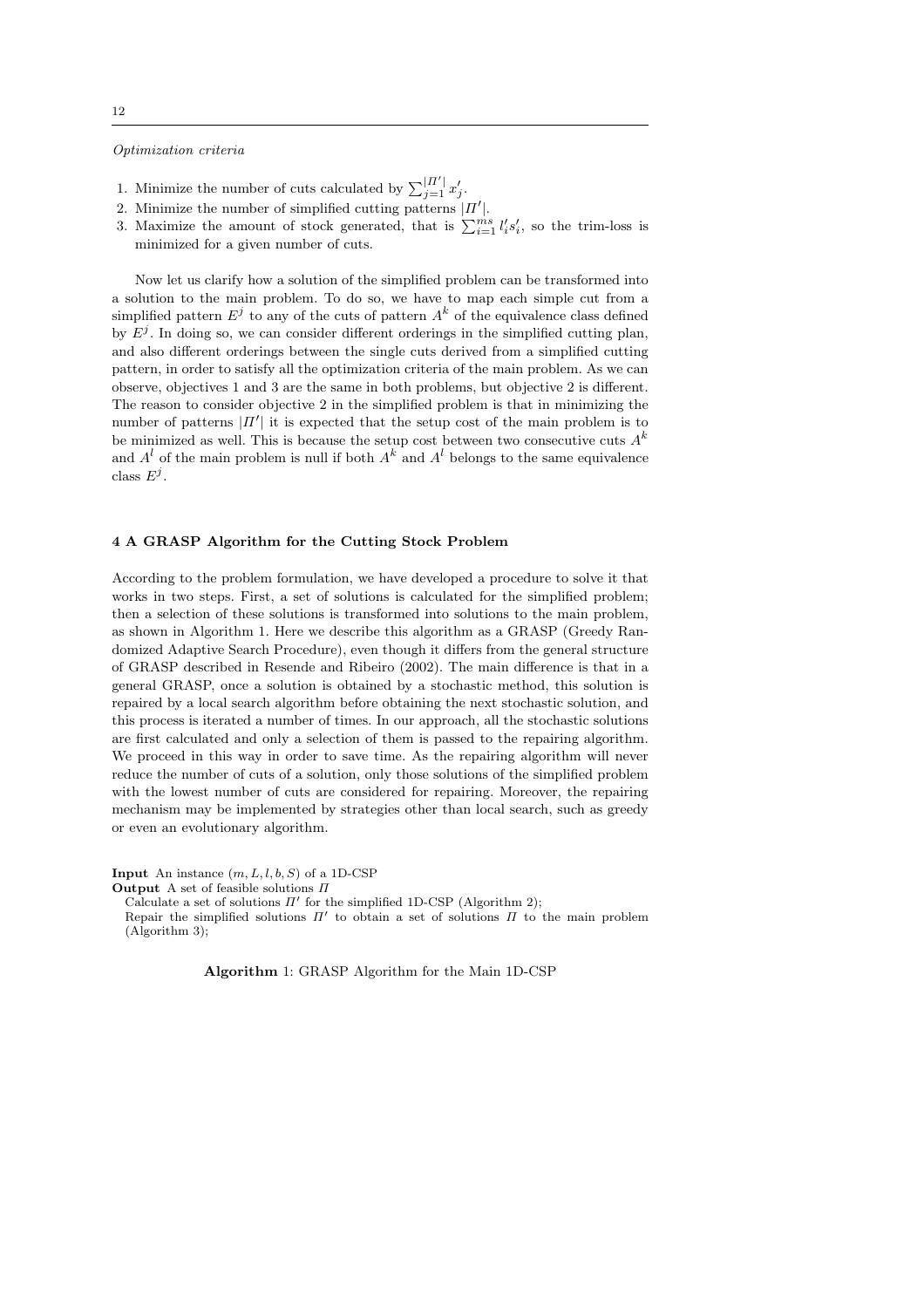#### 4.1 Solving the simplified problem

The simplified problem is solved by means of a Sequential Heuristic Randomized Procedure (SHRP) very similar to the Sequential Value Correction (SVC) proposed in Belov and Scheithauer (2007). These procedures construct a solution pattern after pattern and assign a frequency to each one. Various solutions are calculated iteratively and, in each iteration, some information from previous solutions is used. In principle, to obtain the next pattern to be included in a solution, we consider the residual problem and search for a feasible pattern having the minimum trim-loss and the maximum frequency. However, this strategy does not lead to a good solution in most cases. It often happens that the last patterns have a large trim-loss because the first ones consume those rolls that can be combined easily to obtain good patterns. So, in general, it is better not to select the best patterns at the beginning, in order to have the chance to obtain good patterns at the end as well. In order to do so, in Belov and Scheithauer (2007) the SVC procedure is proposed, which is based on the concept of pseudo-price. The idea is quite simple; at the beginning each roll has a price equal to its width li. The algorithm constructs sequentially a number of solutions, where each solution is constructed pattern after pattern. In each step, the pattern with the largest value is calculated, where the value of a pattern is obtained by adding the values of its rolls. In the subsequent iterations the price (or pseudo-price) of the rolls is updated in the following way. Each time a pattern is calculated, the prices of the rolls contained in the pattern are augmented in direct ratio with the trim-loss of the pattern. In this way those rolls that are difficult to combine gradually get a higher price so that, after a number of iterations, they have the chance of being combined at the beginning, giving rise to acceptable patterns.

Our approach differs from that of Belov and Scheithauer mainly in the following aspects. Firstly, we do not calculate the optimal pattern in each step, but use a heuristic algorithm that produces a sub-optimal pattern instead. Also, we do not modify the price of the rolls. Moreover, we use some heuristic strategies aimed at facilitating the generation of good patterns at the end. One of these heuristics consists in penalizing the number of rolls when the price or value of a pattern is calculated. In this way we expect to have, at the beginning, patterns with few rolls of large width, thus leaving for the last patterns many of the smaller rolls that are expected to be easier to combine. Hence, the value of a pattern  $E^j$  is calculated by

$$
\text{VALUE}(E^j, p) = C^p \sum_{\substack{i=1 \ b_i' > 0}}^{m'} e_{ij} l_i' \tag{18}
$$

where C is the number of rolls of the pattern, p is a parameter and  $b_i''$  is the number of rolls of order i in the residual problem. In this way those rolls of pattern  $E_i$  that are taken from the stock  $S'$ , and consequently do not correspond to any of the orders, do not contribute to the value of the pattern.

As it can be expected, the best value of  $p$  depends on the problem structure and is not easy to envisage a priori. Hence, for the first solutions the value of  $p$  is selected before starting to construct a cutting plan in direct ratio with the square root of |p|, from an interval  $[-P, 0]$ , with  $1 \geq P > 0$ . Then, in subsequent solutions those values that have produced the best solutions will be given a larger probability of being selected.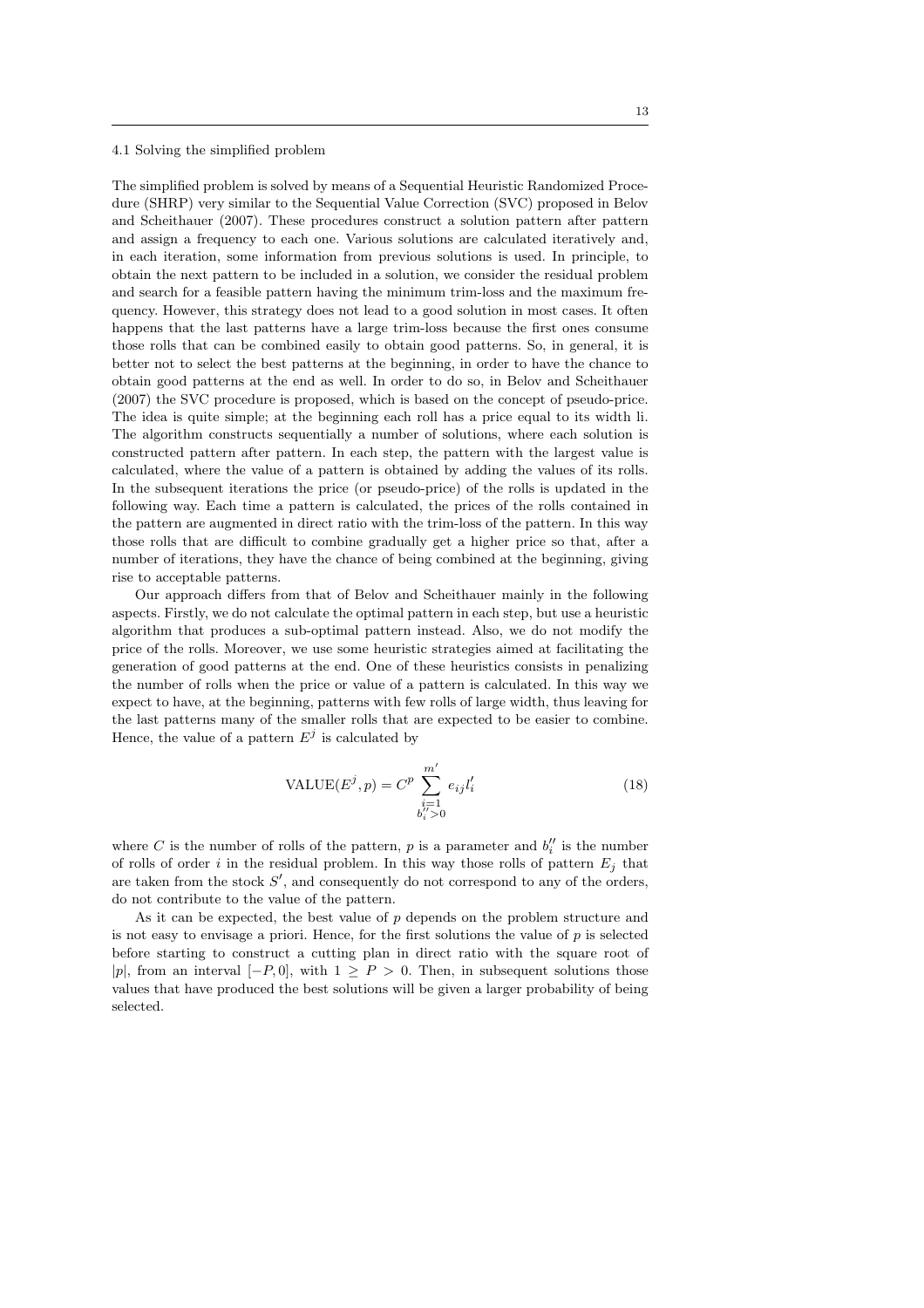When a cutting pattern must be obtained in the process of building a solution, we propose a heuristic algorithm that searches for a pattern with both a large value and a large frequency. Furthermore, we will try to consume the rolls uniformly in order to avoid situations where many rolls of the same order remain unpacked when constructing the last patterns. If this were the case, these rolls might be difficult to combine. To avoid this situation, we consider the residual problem  $b''$  and generate a suitable subset of feasible patterns  $SE \subset \mathbf{E}$ ; then we choose the pattern of SE with the largest value, breaking ties using pattern frequency.

The maximum cardinality of set  $SE$  is fixed before calculating each pattern. First, a fixed value that depends on both the value of a parameter  $SE_{min}$  and the size of the residual problem is given. Then, a random value which is controlled by parameter  $SE_{gap}$  is added. Hence, it is calculated as

$$
|SE| = 0.1 * SE_{min} + 0.9 * (S_{RP}/S_{OP}) * SE_{min} + \text{Rand}(0, SE_{gap}), \qquad (19)
$$

where  $S_{OP}$  and  $S_{RP}$  represent the size of the original problem and the size of the residual problem respectively calculated as

$$
S_{OP} = \sum_{i=1}^{m'} b'_i l'_i,
$$
\n(20)

$$
S_{RP} = \sum_{i=1}^{m'} b_i'' l_i''.
$$
\n(21)

The construction of a cutting plan is aborted if the sum of a lower bound of the number of cuts of the residual problem,  $LB(b'')$ , plus the actual number of cuts reaches the current upper bound. Here we have used a trivial lower bound calculated as  $S_{RP}/L$ .

The scheme of the whole method is given in Algorithm 2. The function  $\text{Rand}(r_1, r_2)$ returns, in principle, real numbers uniformly in the interval  $[r_1, r_2]$ , but as long as improving solutions appear, the probability distribution is modified so as the values that have produced the last improvements get a larger probability in the short term. In practice these values are given probability 1 for the next five consecutive times. The set of solutions  $\Pi$  is updated so that at the end it contains the solutions with the minimum number of cuts. These are the solutions that will be transformed into actual solutions to the original problem by the repairing procedure.

#### 4.2 Repairing simplified solutions

The repairing mechanism that produces solutions to the main problem from solutions to the simplified problem depends on the expert criteria about the evaluation functions. In any case, the first criterion, that is the number of cuts, is the most important; but there could be differences in the remaining functions. Here, we have assumed a hierarchy among the five objectives as they are declared in Section 3.1. The number of cuts and the amount of stock generated are fixed in the simplified solutions and in any case cannot be modified by the repairing procedure. On the other hand, the value of the remaining evaluation functions is determined by the repairing method.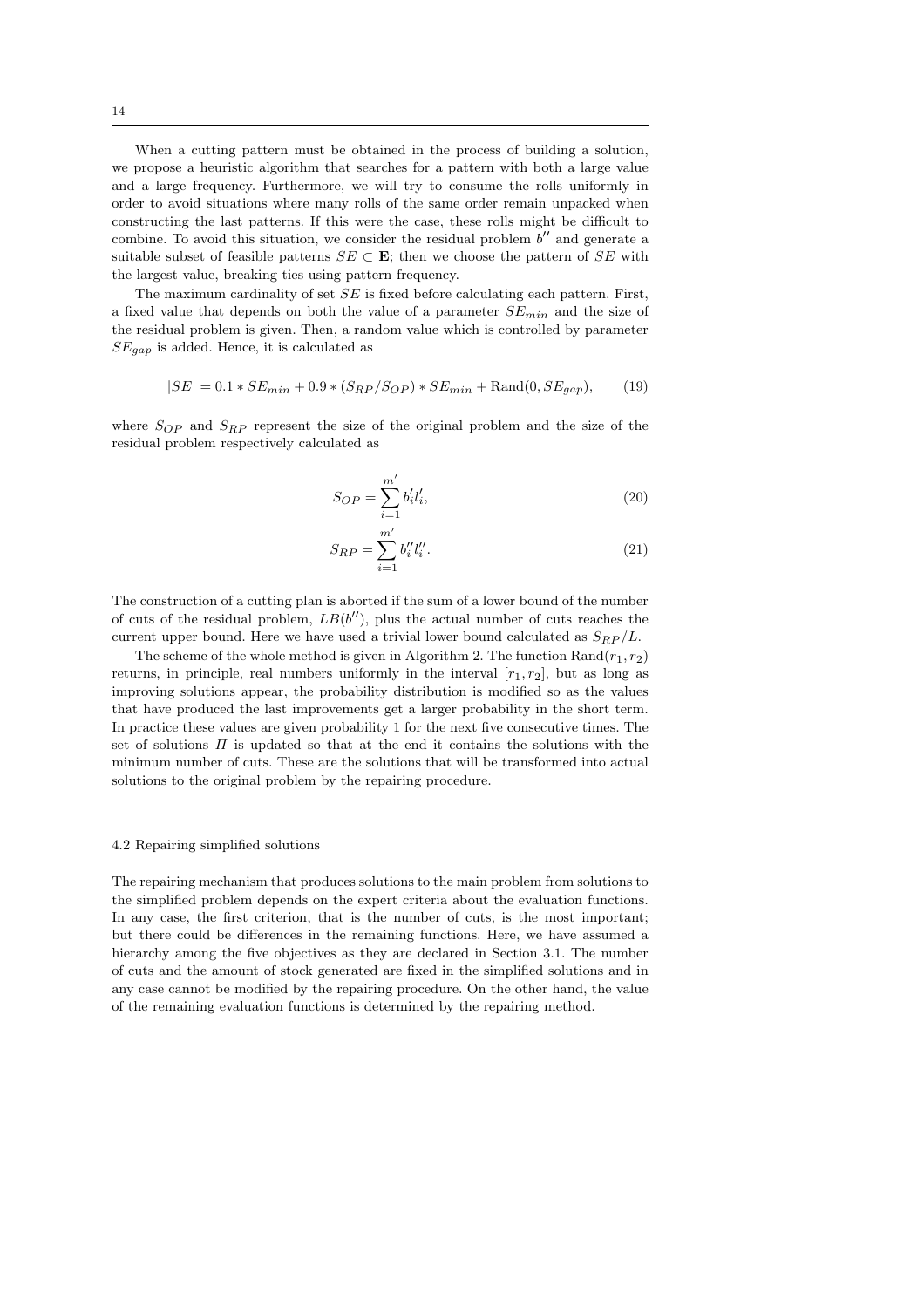Input An instance  $(m', L, l', b')$  of a 1D-CSP, A set of parameters  $\{P, SE_{min}, SE_{gap}, \text{IterationsLimit}\}$ **Output** A set of feasible solutions  $\Pi'$ Initialize  $\Pi' = 0$ ;  $UB = \infty$ ; repeat  $b'' = b'$ ;  $\pi = 0$ ;  $x = 0$ ;  $p = \text{Rand}(-P, 0)$ ; repeat  $SE$  = subset of random patterns of **E** suitable for  $b''$ ;  $E = \arg \max \{ \text{VALUE}(E, p), E \in SE \};$  $x_E = \min_{i:e_i > 0} \{ \lfloor b''_i/e_i \rfloor \};$  $x = x + x_E; \, \pi = \pi + E;$  $b'' = b'' - x_E E;$ **until**  $(b''i = 0, \forall 1 \le i \le m')$  or  $(\sum_i x_i + LB(b'') < UB)$ ; if  $(\pi, x)$  is a solution then  $(\pi, x)$  is a solution  ${\bf tr} \ {\bf if} \ \sum_i x_i \le UB$  then update  $UB$  and  $\Pi'$  with  $(\pi, x)$ ; if  $(\pi, x)$  is an improving solution then augment the probability of value  $p$ ; until IterationsLimit is exceeded;

Algorithm 2: Sequential Heuristic Randomized Procedure for the simplified problem

Given a solution of the simplified problem  $(\Pi', x')$ , where  $\Pi' = (E^1, \ldots, E^{|H'|}) \in$  $\mathbf{E}^{|H'|}$  and  $x' = (x'_1, \ldots, x'_{|H'|}) \in \mathbb{Z}_+^{|H'|}$ , with a number of cuts

$$
z = \sum_{i=1}^{|H'|} x'_i,
$$
\n(22)

we first consider the equivalent extended solution, that containing each pattern as many times as its frequency in the simplified solution, denoted as  $\Pi'_{ext} = (E_1^1, \ldots, E_{x'_1}^1, \ldots, E_{x'_n}^1)$ 1  $E_1^{|H'|},\ldots,E_{x_{i-1}^{'}}^{|H'|}$  $\binom{|H'|}{x'_{|H'|}} = (E^1, \ldots, E^z)$ . This extended solution is transformed into a solution to the main problem. In this process the rolls of the simplified cutting patterns are assigned to orders of the main problem according to their priorities, leaving the last rolls for stock. This aims at minimizing the weighted completion times. In the sequel, we explain this process more formally. Given a simplified pattern  $E^j = (e_{1j}, \ldots, e_{msj})$ of  $\Pi'_{ext}$ ,  $e_{ij}$   $1 \leq i \leq ms$  denotes a simplified cut whose width is  $l'_i$ . If  $1 \leq i \leq m'$ , the rolls correspond to order i and, maybe, to the stock and if  $m' + 1 \leq i \leq ms$ they are just stock rolls. Let  $e_i$  be the ordered list of simplified cuts with width  $l'_i$ , i.e.  $e_i = (e_{i1}, \ldots, e_{iz})$ . Now let  $k_i = (k_1, \ldots, k_l)$  be the orders of the main problem whose width is  $l'_i$ , sorted by their priorities, i.e.  $p_{k_1} \geq \cdots \geq p_{k_l}$ , and let  $m + i', i' \leq s$ , be the stock type of the main problem with the same width, i.e  $l_{k1} = \cdots = l_{kl} = l_{m+i} = l'_i$ . The rolls from the simplified list of cuts  $e_i$  are distributed among the orders from  $k_i$ and the stock  $m + i'$  so that the following two conditions hold:

- For all  $k', k'' \in k_i$  with  $k' < k''$  and for all  $e_a, e_b \in e_i$  with  $e_a < e_b$ , if order  $k'$  has a roll from  $e_b$ , then order  $k''$  has none of the rolls from  $e_a$ .
- For all  $k \in k_i$  and for all  $e_a, e_b \in e_i$  with  $e_a < e_b$ , if order k has a roll from  $e_b$ , then the stock  $m + i'$  has none of the rolls from  $e_a$ .

In doing so, each simplified cut  $e_{ij}$  of  $E^j$  is transformed in a set of actual cuts  $a_{i_1j}, \ldots, a_{i_lj}, a_{(m+i')j}$ . Therefore, each instance of  $E^j$  in  $\Pi'_{ext}$  is transformed in an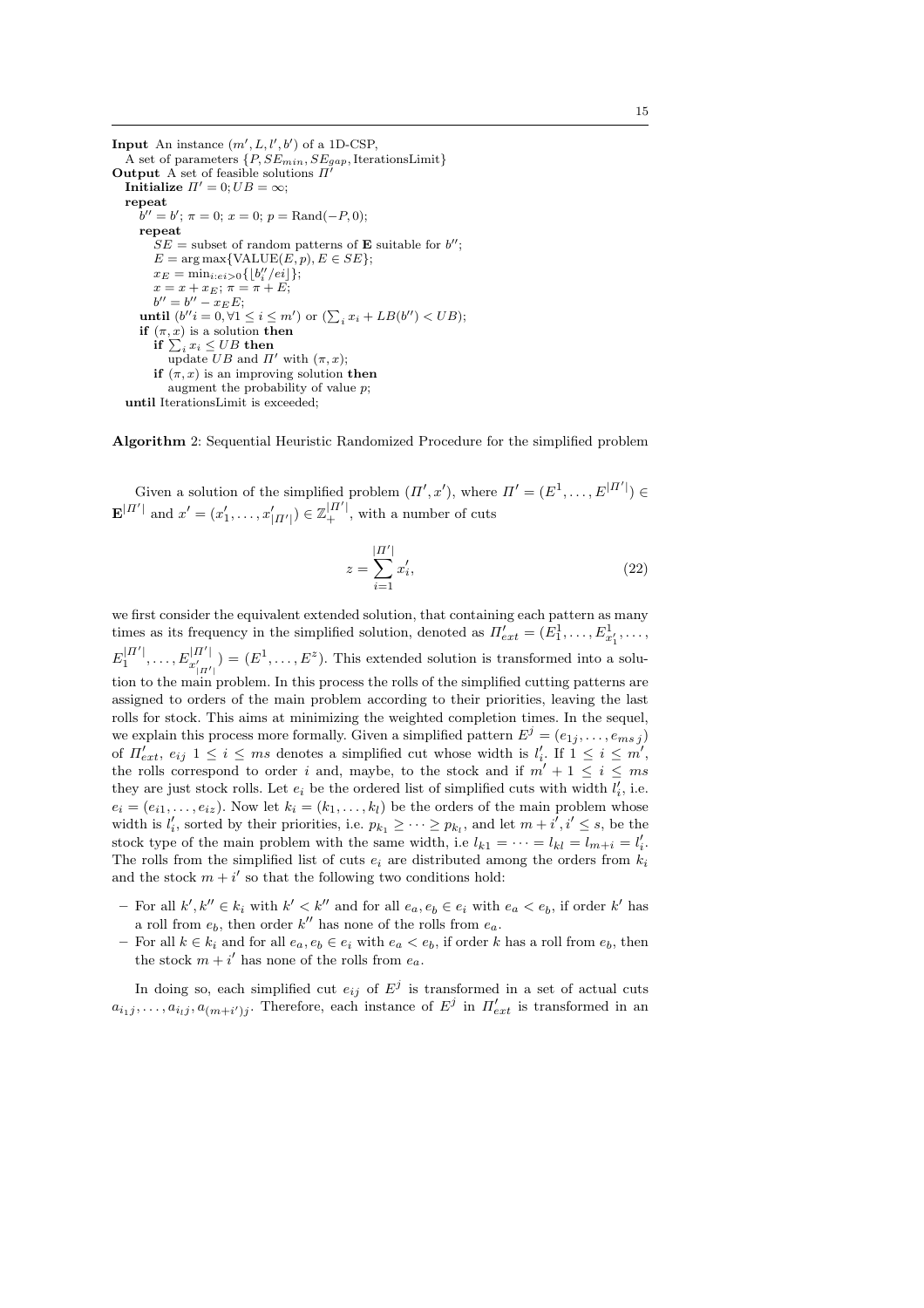actual pattern, i.e. an element of the equivalence class  $E^j$ . And, finally,  $\Pi'_{ext}$  is transformed in an extended plan  $\Pi_{ext} = (A_1^1, \ldots, A_{x'_1}^1, \ldots, A_1^{|\pi'|}, \ldots, A_{x'_{|\pi'|}}^{|\Pi'|})$  $\binom{|H|}{x'_{|H'|}}$ . The patterns of  $\Pi_{ext}$  can be sorted in order to improve the changeovers or the number of open stacks, maybe at the cost of worsening the weighted completion time. After that,  $H_{ext}$  becomes a sequence of patterns of the form  $(A_1^1, \ldots, A_{x_1}^1, \ldots, A_1^i, \ldots, A_{x_i}^i, \ldots, A_1^n, \ldots, A_{x_n}^n)$ ,  $(A_1^i, \ldots, A_{x_i}^i)$  being a sequence of  $x_i$  instances of the same pattern  $A^i$ . Hence, we finally obtain the cutting plan given by  $(\Pi, x)$ , where  $\Pi = (A^1, \dots, A^n)$  and  $x = (x_1, \dots, x_n)$ , with  $n = |H| \geq |H'|$ .

- **Input** A solution  $(\Pi', x')$  of the simplified problem
- **Output** A solution  $(\Pi, x)$  of the main problem
	- Order  $\Pi'$ , and  $x'$ , in increasing, orderceasing, order of number of rolls by pattern;
	- $\Pi'_{ext}$  = Extended solution of the simplified problem obtained from  $\Pi'$ ;
	- $\overline{\Pi_{ext}}^{\infty}$  = Extended solution of the main problem obtained from  $\overline{\Pi'_{ext}}$ ;
	- $(\Pi, x)$  = Actual solution to the main problem obtained from  $\Pi_{ext}$ ;

Algorithm 3: Transforming a solution to the simplified problem into a solution of the main problem

Let us clarify how Algorithm 3 works by means of a simple example. The problem data and final results are displayed similarly as they are by the developed application. Table 2 shows an instance and the corresponding simplified problem. A real instance is given by a set of orders, each one defined by a client name, a client identification number, the number of rolls ( $\#$ Rolls), the width of the rolls and the order priorities(OP). Additionally, the maximum and minimum allowed width of a cut should be given, in this case 5500 and 5700 respectively and also a stock description to choose a number of rolls from if it is necessary to obtain valid cutting patterns. In this example up to 10 rolls of each width 1100, 450 and 1150 could be included in the cutting plan. Furthermore, some other parameters (not shown in Figures) are necessary, for instance, two additional data items should be given to evaluate the number of open stacks and setup cost: the number of rolls that fit in a stack (mapping  $F_{ST}$ ) and the correspondence between the size of pressure rollers and the width of the supported rolls (mapping  $F_{PR}$ ). Here we have supposed that every stack contains 4 rolls and that the correspondence between pressure roller types and width rolls is the following: type 1 (0-645), type 2 (650-1045), type 3 (1050-1345), type 4 (1350-1695). All the allowed widths are multiples of 5 and the minimum width of a roll is 250 while the maximum is 1500. Finally, the maximum number of rolls in a pattern is 10.

As we can observe in Table 2, the main instance with 10 orders is reduced to a simplified instance with only 6 orders. This simplified instance is actually a conventional 1D-CSP instance with two additional constraints: the maximum number of rolls in a pattern and the minimum width of a pattern. Table 3 shows a solution to the simplified problem with 21 cuts and 4 different patterns, where 3 stock rolls have been included in order that the last pattern to be valid.

Table 4 shows the final solution to the main problem obtained from the simplified solution of Table 3 by application of Algorithm 3. The upper part of this figure shows the cutting plan. As we can observe each pattern shows the roll widths and there are various patterns with the same roll widths. These patterns are not actually the same as the rolls correspond to different orders. The middle part of Table 4 shows the order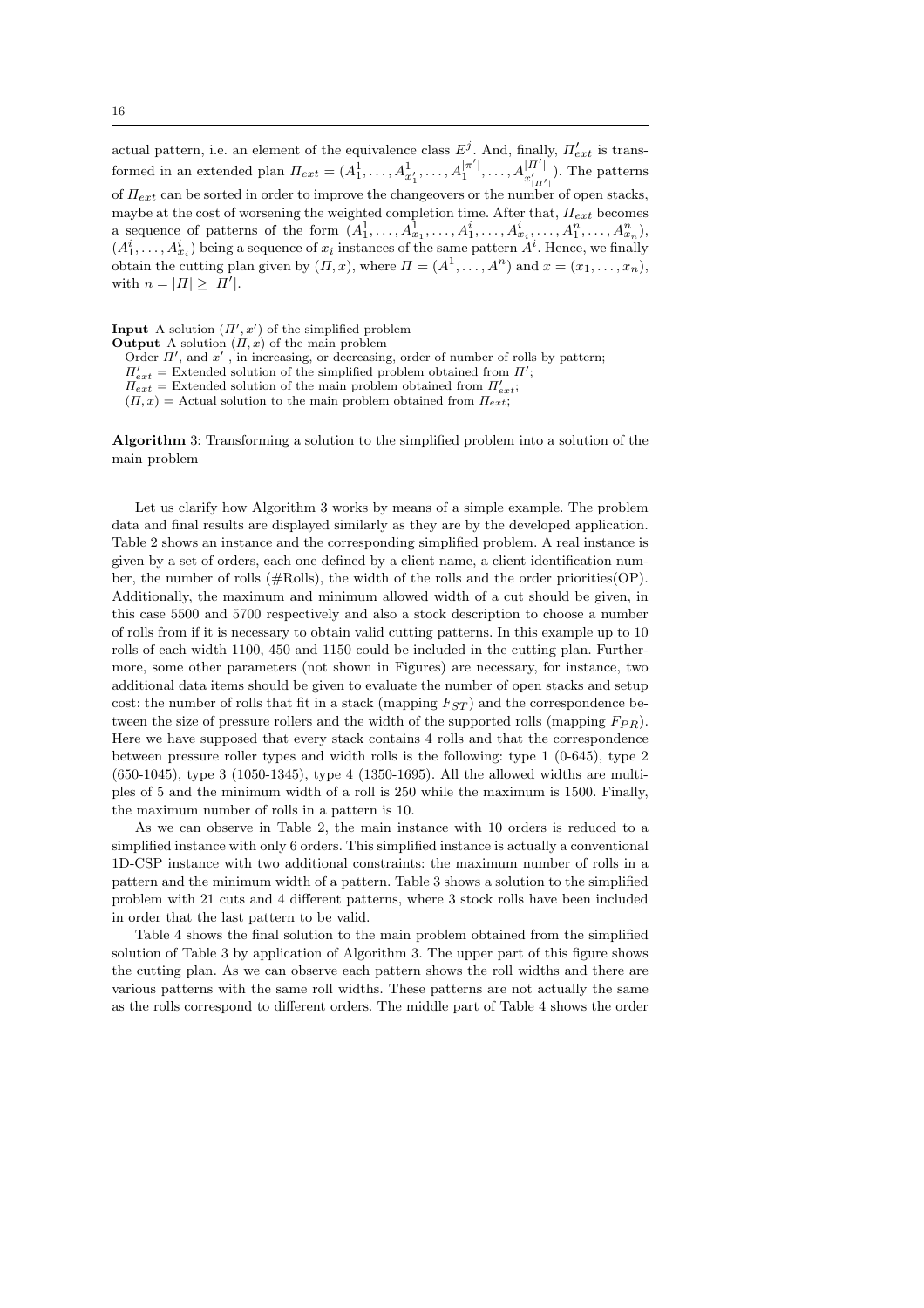Table 2 An example of problem data

| Main Problem     |       |       |          |                | Stock            |       |                  | Simplified Problem |  |
|------------------|-------|-------|----------|----------------|------------------|-------|------------------|--------------------|--|
| $\#\text{Rolls}$ | Width | Order | Client   | ΟP             | $\#\text{Rolls}$ | Width | $\#\text{Rolls}$ | Width              |  |
| 20               | 600   | 20001 | Client 1 | 1              | 10               | 1500  | 30               | 600                |  |
| 10               | 600   | 20002 | Client 2 | 2              | 10               | 550   | 28               | 850                |  |
| 15               | 850   | 20003 | Client 3 | 1              | 10               | 1150  | 15               | 950                |  |
| 13               | 850   | 20004 | Client 4 | 1              |                  |       | 14               | 1350               |  |
| 15               | 950   | 20005 | Client 5 | 1              |                  |       | 20               | 550                |  |
| 14               | 1350  | 20006 | Client 6 |                |                  |       | 33               | 900                |  |
| 20               | 550   | 20007 | Client 7 |                |                  |       |                  |                    |  |
| 18               | 900   | 20008 | Client 8 | 1              |                  |       |                  |                    |  |
| 15               | 900   | 20009 | Client 9 | $\overline{2}$ |                  |       |                  |                    |  |

Table 3 A cutting plan for the simplified instance of Table 2

| 14       | 3        | 3    | 1    |                |
|----------|----------|------|------|----------------|
| 600      | 550      | 950  | 900  |                |
| 900      | 950      | 950  | 600  |                |
| 1350     | 950      | 900  | 600  |                |
| 850      | 550      | 900  | 1500 |                |
| 600      | 900      | 950  | 1500 |                |
| 850      | 900      | 900  | 550  |                |
| 550      | 900      |      |      |                |
| 5700     | 5700     | 5550 | 5650 |                |
|          |          |      |      |                |
|          |          |      |      | 500            |
| $\Omega$ | $\Omega$ | 150  | 50   |                |
|          |          |      |      | $\overline{4}$ |
|          |          |      |      | 21             |
|          |          |      |      |                |

identifiers, where 0 represents to the stock. Here all patterns are different. The bottom of Table 4 shows the values of the evaluation functions. The changeover of each pattern refers to the cost of put in and out cutting knives and pressure rollers from the previous pattern to the current one. As we can observe the first pattern has a changeover cost of 24 because it is assumed that it is necessary to put in all the cutting knives and pressure rollers before this pattern. In practice this is not often the case as a number of cutting knives and pressure rollers remain in the machine from previous cuts. Regarding open stacks, each column of Table 4 shows the number of them that remain incomplete in the proximity of the machine from a cut to the next one, i.e. when a stack gets full after a cut, or it is the last stack of an order, it is not considered.

To obtain the solution of Table 4 from the simplified solution of Table 3, the first step is to assign an order identifier to each roll. To do so, the simplified cuts are considered in the order derived from the simplified solution, i.e. 14 cuts of the first pattern followed by 3 cuts of the second, and so on. Then, each roll is assigned to the available order with the largest priority. For example, the rolls of width 600 of the first 4 cuts are assigned to order 20002 which has a larger priority than order 20001. In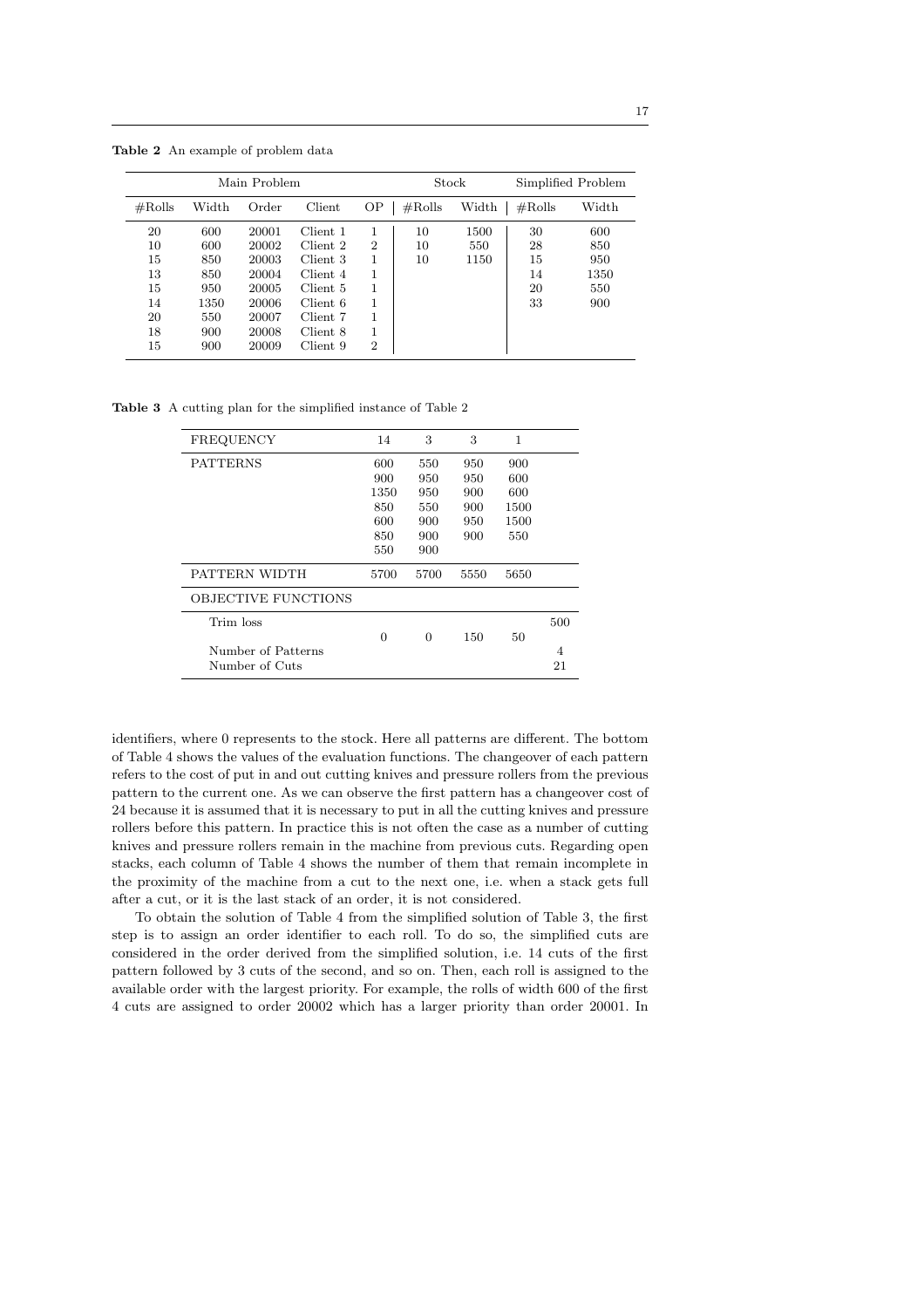| FREQUENCY                  |                 |                |                |                 |                |                |             |     |
|----------------------------|-----------------|----------------|----------------|-----------------|----------------|----------------|-------------|-----|
| $\mathbf{1}$               | $\overline{4}$  | $\overline{2}$ | $\mathbf{1}$   | $\overline{7}$  | $\overline{2}$ | $\mathbf{1}$   | 3           |     |
| <b>PATTERNS</b>            |                 |                |                |                 |                |                |             |     |
| 900                        | 600             | 600            | 600            | 600             | 550            | 550            | 950         |     |
| 600                        | 900             | 900            | 900            | 900             | 950            | 950            | 950         |     |
| 600                        | 1350            | 1350           | 1350           | 1350            | 950            | 950            | 900         |     |
| 1500                       | 850             | 850            | 850            | 850             | 550            | 550            | 900         |     |
| 1500                       | 600             | 600            | 600            | 600             | 900            | 900            | 950         |     |
| 550                        | 850             | 850            | 850            | 850             | 900            | 900            | 900         |     |
|                            | 550             | 550            | 550            | 550             | 900            | 900            |             |     |
| PATTERN WIDTH              |                 |                |                |                 |                |                |             |     |
| 5650                       | 5700            | 5700           | 5700           | 5700            | 5700           | 5700           | 5550        |     |
| <b>ORDER IDENTIFIERS</b>   |                 |                |                |                 |                |                |             |     |
| 20009                      | 20002           | 20001          | 20001          | 20001           | 20007          | 20007          | 20005       |     |
| 20002                      | 20009           | 20009          | 20009          | 20009           | 20005          | 20005          | 20005       |     |
| 20002                      | 20006           | 20006          | 20006          | 20006           | 20005          | 20005          | 20008       |     |
| $\overline{0}$             | 20004           | 20004          | 20004          | 20003           | 20007          | $\overline{0}$ | 20008       |     |
| $\overline{0}$             | 20002           | 20001          | 20001          | 20001           | 20008          | 20008          | 20005       |     |
| 20007                      | 20004           | 20004          | 20003          | 20003           | 20008          | 20008          | 20008       |     |
| 20007                      | 20007           | 20007          | 20007          | 20008           | 20008          |                |             |     |
| <b>OBJECTIVE FUNCTIONS</b> |                 |                |                |                 |                |                |             |     |
| Trim Loss                  |                 |                |                |                 |                |                |             | 500 |
| 50                         | $\overline{0}$  | $\overline{0}$ | $\overline{0}$ | $\overline{0}$  | $\overline{0}$ | $\overline{0}$ | 150         |     |
| Changeovers                |                 |                |                |                 |                |                |             | 41  |
| 24                         | 5               | $\overline{0}$ | $\overline{0}$ | $\overline{0}$  | $\overline{0}$ | $\overline{4}$ | 5           |     |
| Open Stacks                |                 |                |                |                 |                |                |             | 55  |
| 3                          | $4 - 4 - 2 - 3$ | $5 - 3$        | $\overline{2}$ | $3-4-4-3-2-4-1$ | $3 - 1$        | $\overline{2}$ | $1 - 1 - 0$ |     |
| Weighted Time              |                 |                |                |                 |                |                |             | 934 |
| Num. of Cuts               |                 |                |                |                 |                |                |             | 21  |

Table 4 Final solution to the main problem of Table 2

this way, the pattern with frequency 14 in the simplified solution is transformed into four patterns with frequencies 4, 2, 1 and 7 respectively in the final solution (columns 2-5 in Table 4). Then, the patterns are sorted by a greedy algorithm that tries to minimize changeovers. This algorithm starts by selecting one of the patterns with the largest number of rolls; then, it tries each one of the remaining patterns just after and before the partial plan. The pattern yielding lowest changeover is selected in the corresponding position (i.e. before or after the previously selected patterns), and so on. In the case of tie, the pattern with the largest priority (given by summing up the rolls' priorities) is selected to appear before. As the open stacks cannot be estimated until the cutting plan is completed, this criterion is only used, in principle, as the last one in the hierarchy of the objective functions for the purpose of comparing solutions.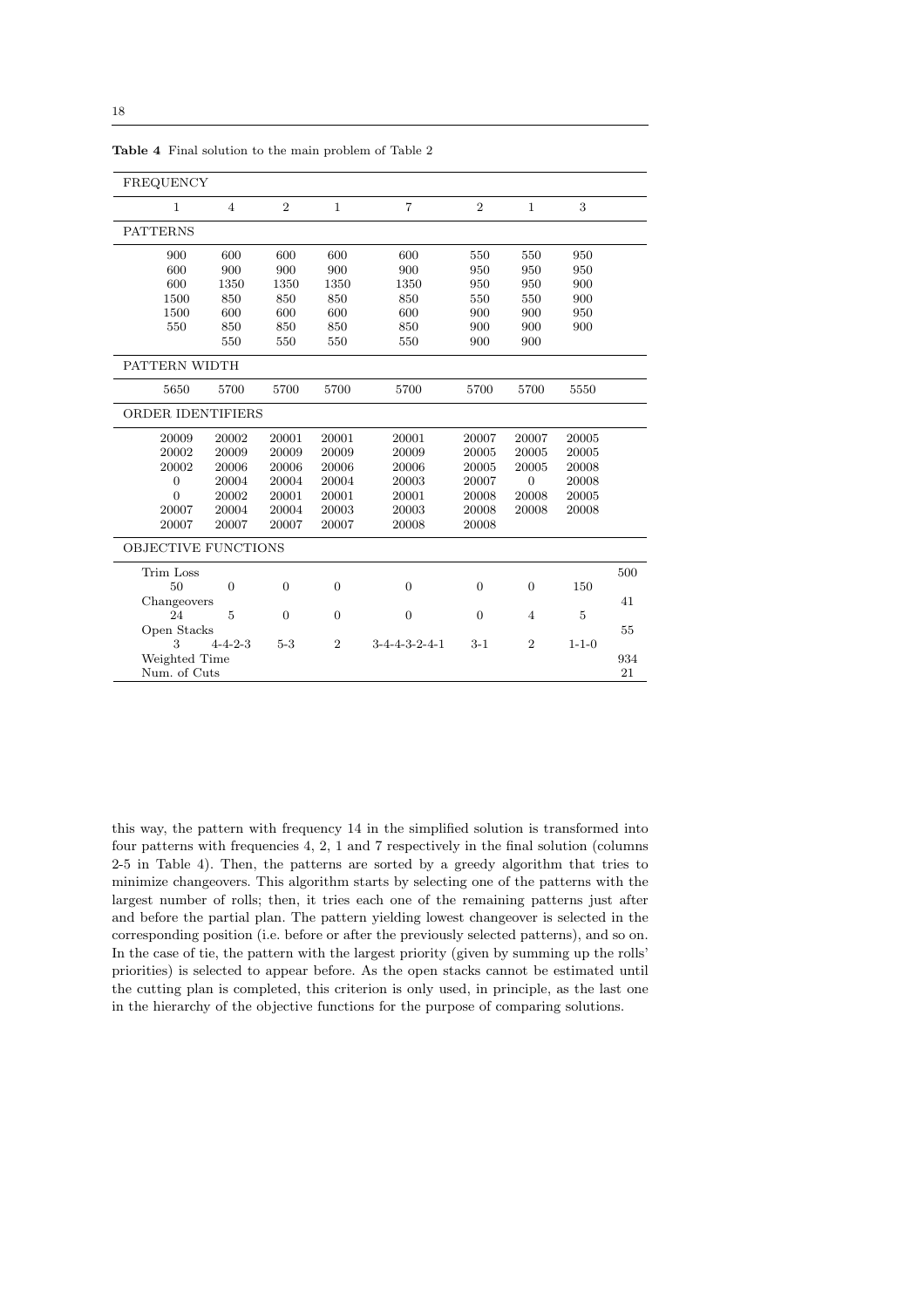#### 5 Experimental Study

In this section we describe the experimental study that we have done to test the Sequential Heuristic Randomized Procedure (SHRP) and to compare it with other recent approaches. To do this, we have chosen the Sequential Value Correction (SVC) procedure and the benchmark problems proposed in Belov and Scheithauer (2007). These problems can be downloaded from http://www.math.tu-dresden.de/˜capad/. The set contains 9 classes of problems  $(m, L, l, b)$  with 100 instances each; with parameters  $L = 10000, m \in \{20, 50, 150\}, l_i \in [v_1L, v_2L) \cap \mathbb{Z}$  uniformly distributed with  $v = (v_1, v_2) \in \{v^1 = (0.01, 0.02), v^2 = (0.01, 0.4), v^3 = (0.01, 0.7), v^4 = (0.2, 0.4), v^5 =$  $(0.2, 0.7)$ ; and  $b_j \in S_j$  uniformly distributed with  $S_1 = [1, 10] \cap \mathbb{Z}$ ,  $S_2 = [1, 100] \cap \mathbb{Z}$ ,  $S_3 = [50, 100] \cap \mathbb{Z}$ . The basic class was  $(m = 50, v = v^3 = (0.01, 0.7), b_i \in S_3)$ . By varying one of the parameters, all 9 classes are obtained. In the first set of experiments, we have considered only the classes 1, 4 and 9 (as was done in Belov and Scheithauer (2007) for some preliminary experiments) that correspond to the parameters  $(m = 20, v = v^3, b_i \in S_3)$ ,  $(m = 50, v = v^4, b_i \in S_3)$  and  $(m = 150, v = v^3, b_i \in S_3)$ respectively.

In order to compare SHRP with SVC over the previous instances, we have to do some simplifications in the SHRP strategy. First, the value of  $L_{min}$  is set to 0, because SVC searches for patterns without this restriction. Also, there is no stock available because SVC does not consider this possibility either. In spite of these simplifications, there is still an important difference among these methods. SVC aims at minimizing the number of cuts only, while SHRP aims at minimizing the number of patterns too.

Table 5 summarizes the results of SVC across classes 1, 4 and 9, as they are reported in Belov and Scheithauer (2007). In this experimental study, Belov and Scheithauer consider different values of a parameter  $\rho$  that controls the value or pseudo-price of a pattern. They experiment with values of  $\rho \in \{1.005, 1.01, 1.02, 1.03, 1.04\}$ , and run the algorithm up to 200 iterations for each value of  $\rho$ . Also, they experiment with a random choice of  $\rho$  according to a uniform distribution from the interval [1.01, 1.03). The computer was Athlon 1400 MHz with 512 MB of RAM. As can be observed in Table 5, SVC is quite sensitive to the value of  $\rho$ . For each class of problems, there is a value that seems to be the best one, and this value differs from one problem to another. Moreover, a random selection over an interval is good in some cases, as for class 1, but it is clearly worse in other cases, as in class 9. Similar results are reported in Belov and Scheithauer (2007) for the remaining classes. In any case, with random selection the SVC does not reach much better solutions even if it is run for a larger number of iterations.

We have conducted similar experiments with SHRP on a computer Pentium IV 1700 MHz with 512 of RAM. In order to compare with SVC, we have considered that our cpu is 1.16 times faster than Athlon 1400, in accordance with some experimental results from the CASE laboratory (http://www.caselab.okstate.edu). Hence, we parameterized SHRP so as to run for a similar period of time. From a set of preliminary experiments, we have chosen 600 iterations in all cases, and parameters  $(SE_{min}, SE_{gap})$ as (40,20), (300,100) and (600,300) for sizes 20, 50 and 150 respectively. Here is important to remark that SHRP runs faster than SVC because the stochastic algorithm that calculates patterns in SHRP is expected to be faster than the exact algorithm used in SVC. The value of parameter  $P$  is 0.5 for all instances. Table 6 summarizes the results of SRHP. In all three cases, it reaches a number of cuts between the best and worst results reached by SVC in 5 experiments, over 200 iterations each, with different values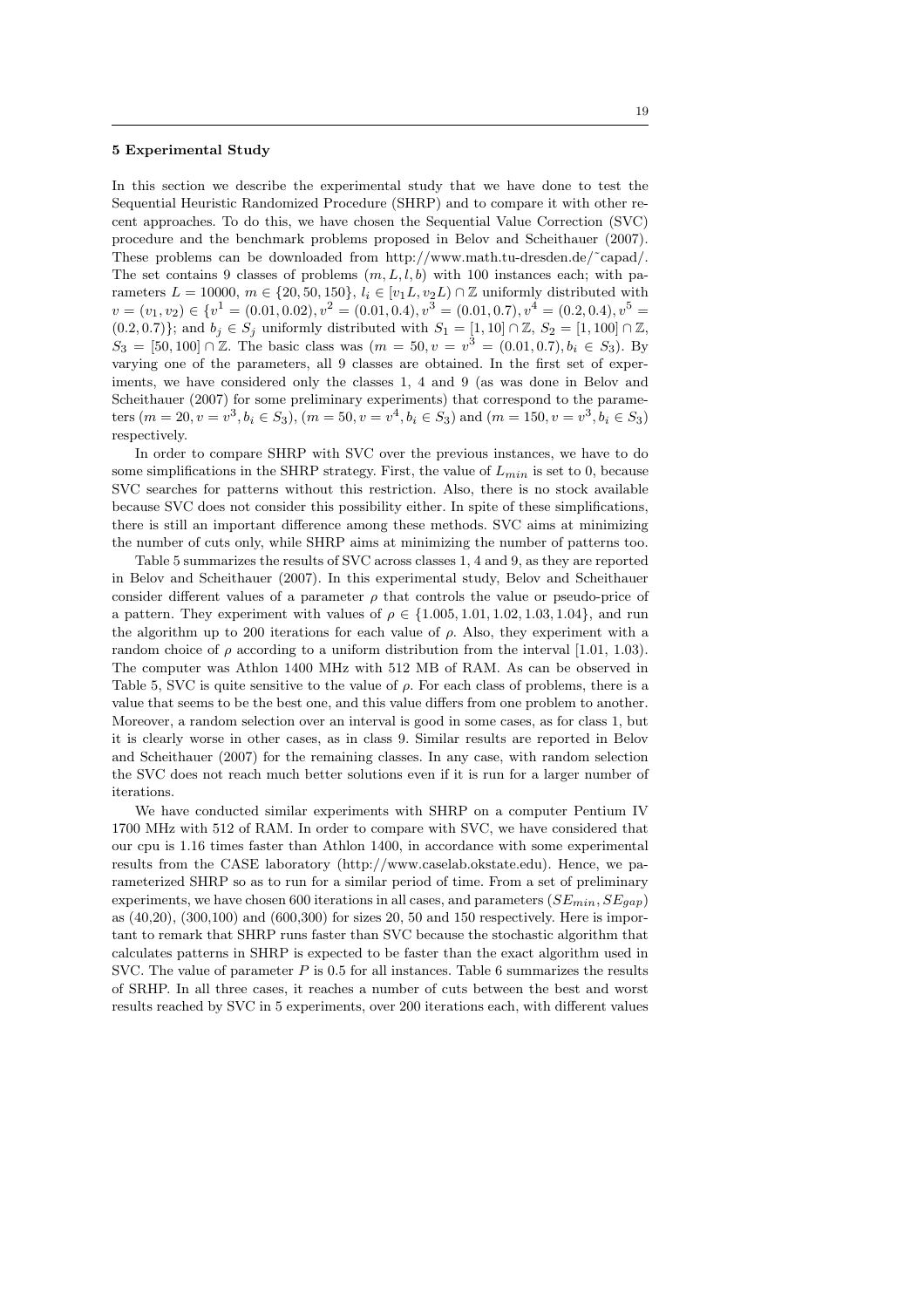| class                                                                                                  |                                                                                 | 4                                                  | 9                                                                                  |
|--------------------------------------------------------------------------------------------------------|---------------------------------------------------------------------------------|----------------------------------------------------|------------------------------------------------------------------------------------|
| $\gamma^{1D-CSP}$<br>best, worst<br>$[\rho \text{ best}, \rho \text{ worst}]$<br>time (sec.) $200$ it. | 373.02<br>[373.66, 374.18]<br>[1.04, 1.005]<br>7.2                              | 896.9<br>[897.74, 898.92]<br>[1.03, 1.005]<br>39.6 | 2669.56<br>[2670.94, 2672.53]<br>[1.02, 1.005]<br>456.0                            |
|                                                                                                        |                                                                                 |                                                    | $\rho \in [1.01, 1.03]$ chosen uniformly every 100 iterations, 2000 iterations all |
|                                                                                                        | 373.48                                                                          | 899.24                                             | 2676.71                                                                            |
|                                                                                                        | $\rho \in [1.01, 1.03]$ chosen uniformly every 5 iterations, 200 iterations all |                                                    |                                                                                    |
|                                                                                                        | 373.52                                                                          | 899.31                                             | 2676.77                                                                            |

Table 5 Summary of results of SVC over the problem classes 1, 4 and 9

of parameter  $\rho$ . Moreover, SHRP outperforms SVC when this procedure iterates 2000 times, the parameter  $\rho$  varying uniformly every 100 iterations. As SHRP uses the same parameters for instances of equal size, in particular the same value of parameter  $P$  in all cases, we claim that SRHP is less dependent on parameter adjustment than SVC. Moreover, as we can observe in Table 6, even with a number of 50 iterations, SHRP is able to reach reasonably good solutions in all cases. Also, for SVC to reach better solutions than SHRP, it seems to be necessary to invest a considerable amount of time and effort in parameter tuning.

In Table 6, we also report results from similar experiments with SHRP by computing the set SE, of candidate patterns, by uniform selection of widths instead of selecting them in proportional ratio with the order's size. The results on number of cuts were a little bit better with the first method; even though for class 6, the results were better with the second one; but the number of patterns is clearly lower with the first method in all cases, with only one exception in class 7 where both methods produce similar results. Here it is important to remark that instances of class 7 have orders of small size as they take values uniformly in  $S_1 = [1, 10] \cup \mathbb{Z}$ .

Finally, we report results from similar experiments with parameter  $P = 0$ , i.e. without penalizing the number of rolls in the value of a pattern. In this case the results were really bad, as can be observed in the last rows of the table. Not only the number of cuts and patterns were much worse, but the required running times were much larger as well.

We have also experimented with the remaining set of instances. The results are summarized in Table 7. Here we report results from all instances of size 50 (instances 2 to 8) that correspond to classes  $(50, v^1, S_2)$ ,  $(50, v^2, S_2)$ ,  $(50, v^3, S_2)$ ,  $(50, v^4, S_2)$ ,  $(50, v^5, S_2), (50, v^3, S_1)$  and  $(50, v^3, S_3)$  respectively. In particular, we show the best and worst results from SVC when it iterates 200 times, with fixed values of  $\rho$  and with this parameter varying uniformly every 5 iterations, and also the results from SHRP running with the above parameters. As in Table 7 we can observe that the number of cuts is also between the best and worst values reached by SVC with only one exception in class 5. Here it is worth to remark the variations of time consumed by procedures for different instances. The time required by SVC over class 2 is much larger than the time for the remaining ones. This is because instances of class 2 have orders with low widths in average, as they are taken uniformly in the interval  $[0.01L, 0.2L] \cap \mathbb{Z}$ . Thus, feasible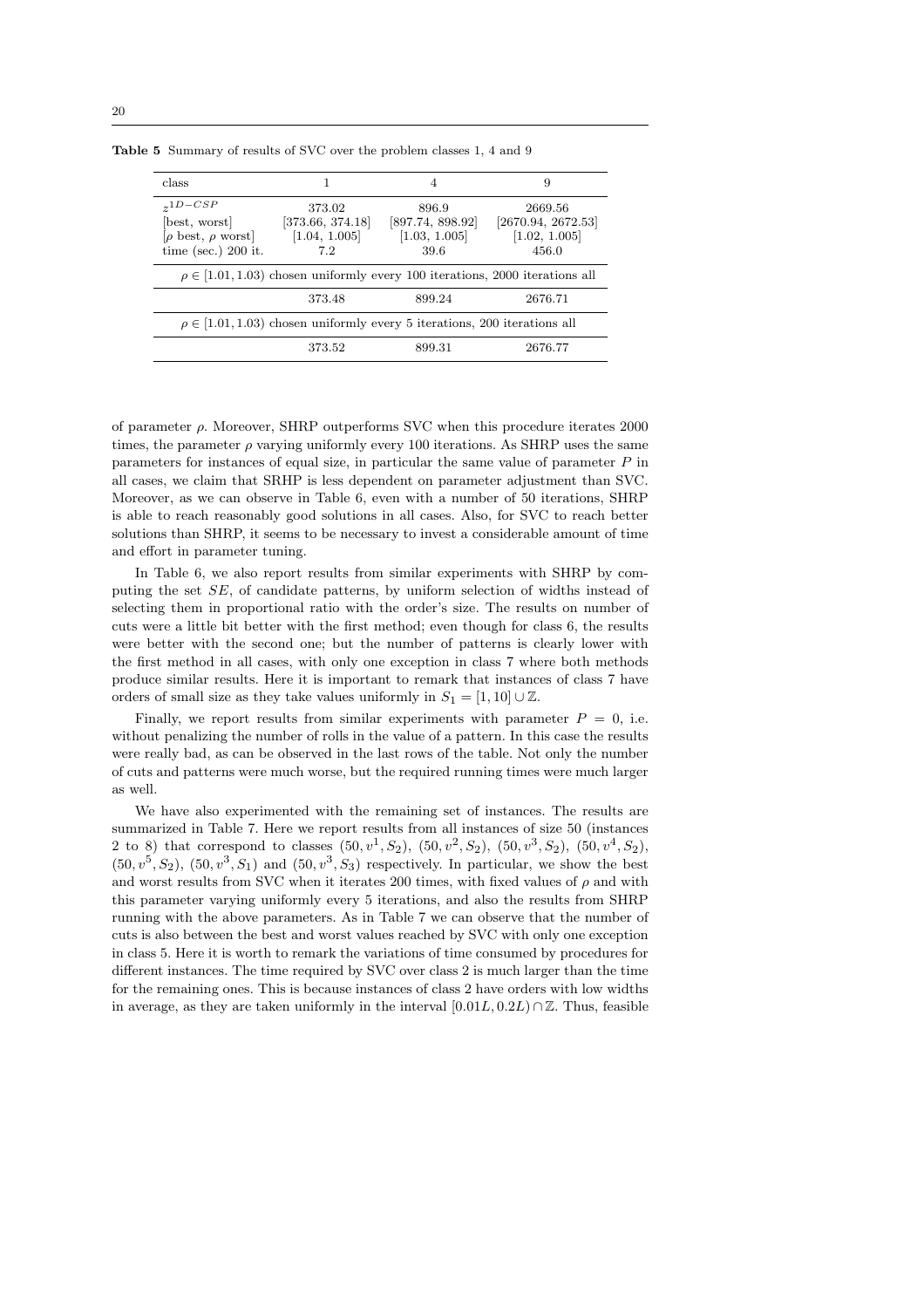| class                                               | 1      | 4      | 9       |
|-----------------------------------------------------|--------|--------|---------|
| $\gamma^{1D-CSP}$                                   | 373.02 | 896.90 | 2669.56 |
| 600 iterations                                      |        |        |         |
| Number of cuts                                      | 373.32 | 898.63 | 2671.92 |
| Number of patterns                                  | 18.30  | 46.16  | 134.03  |
| time (sec.) $600$ it.                               | 3.75   | 21.02  | 320.00  |
| 3000 iterations                                     |        |        |         |
| Number of cuts                                      | 373.18 | 898.24 | 2671.42 |
| Number of patterns                                  | 18.47  | 45.74  | 134.06  |
| 50 iterations                                       |        |        |         |
| Number of cuts                                      | 373.68 | 898.68 | 2673.24 |
| Number of patterns                                  | 19.28  | 46.92  | 134.65  |
| 600 iterations, computing $SE$ by uniform selection |        |        |         |
| Number of cuts                                      | 373.29 | 898.66 | 2672.07 |
| Number of patterns                                  | 18.97  | 48.17  | 141.62  |
| time (sec.) $600$ it.                               | 3.49   | 20.00  | 323.10  |
| 600 iterations, $P=0$                               |        |        |         |
| Number of cuts                                      | 381.23 | 944.91 | 2855.65 |
| Number of patterns                                  | 21.23  | 52.58  | 149.51  |
| time (sec.) $600$ it.                               | 4.86   | 76.21  | 770.16  |

Table 6 Summary of results of SHRP over the problem classes 1, 4 and 9

patterns have a larger number of items than patterns of the remaining instances, and so the exact procedure used in SVC to compute the next pattern has a larger number of possibilities to choose from. However, this fact is not an inconvenient for SHRP, as it takes a similar time than in other classes. In general, SHRP takes a time in direct ratio with the number of patterns.

# 6 Final Remarks

In this work, we have modelled a real problem, from a company that manufactures plastic rolls, as a variant of the one dimensional cutting stock problem (1D-CSP). The formulation extends the 1D-CSP by considering that different orders might have the same width, a number of additional constraints, and also four objective functions, in addition to the number of cuts, which is the main one. The new constraints establish that overproduction should be restricted to a predefined stock and also that in a pattern there are a minimum width and a maximum number of items. The new objective functions, according to the hierarchical order given by the experts, are the setup cost, the amount of stock generated, the completion times weighted by orders' priority and the number of open stacks. The setup cost is not computed simply as the number of different patterns. Instead, we consider the actual cost of changing cutting knives and pressure rollers in the real machine, as it is considered by the technicians. The amount of stock generated is taken as an objective function to be maximized because, after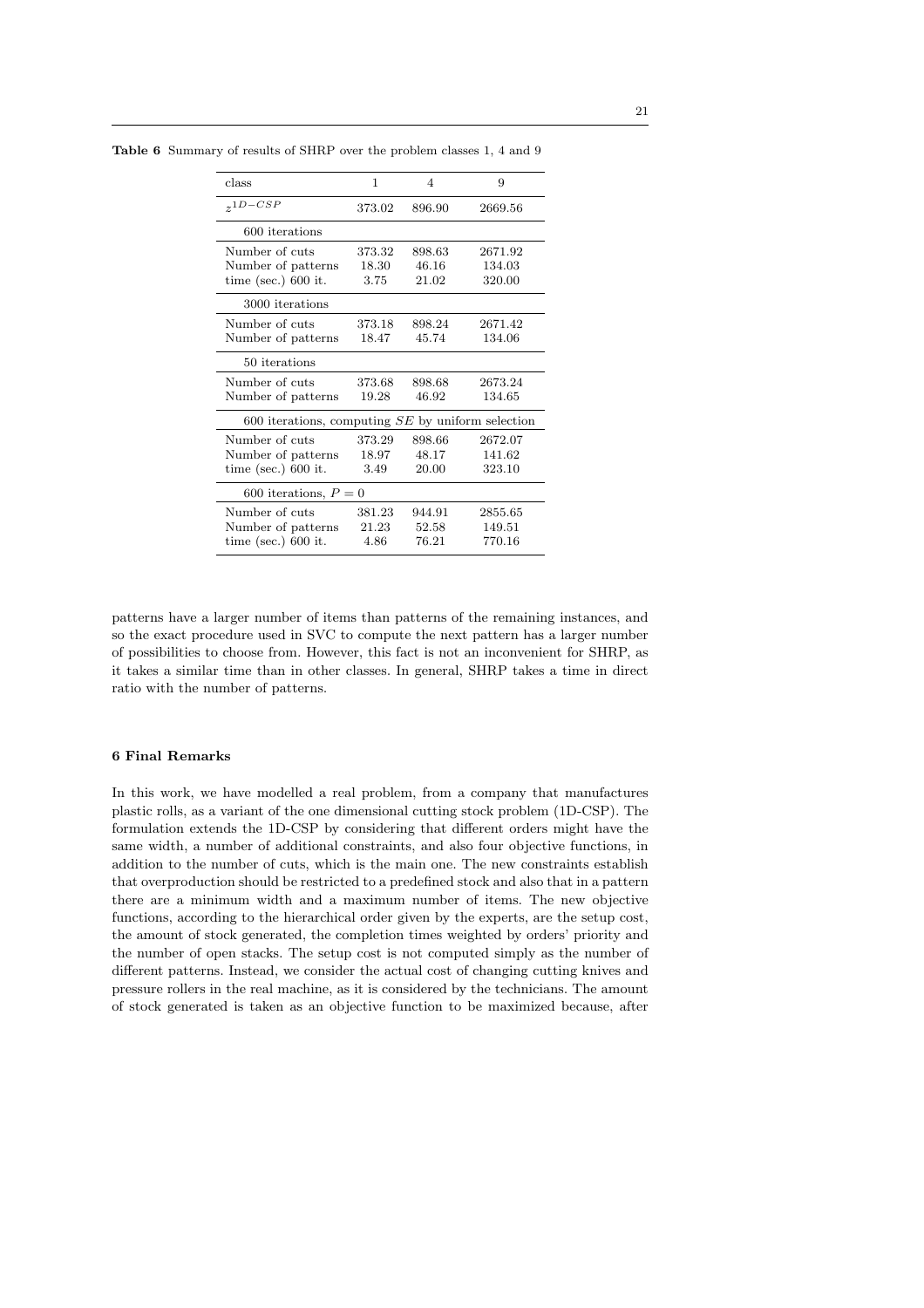| class                                         | $\overline{2}$ | 3      | $\overline{4}$ | 5      | 6       | 7     | 8       |  |
|-----------------------------------------------|----------------|--------|----------------|--------|---------|-------|---------|--|
| $\gamma^{1D-CSP}$                             | 261.56         | 510.21 | 896.90         | 749.44 | 1173.18 | 90.10 | 1341.48 |  |
| SVC                                           |                |        |                |        |         |       |         |  |
| Best No. of cuts                              | 261.56         | 510.24 | 897.74         | 749.85 | 1173.65 | 90.18 | 1342.60 |  |
| Worst No. of cuts                             | 261.69         | 510.91 | 899.31         | 750.09 | 1179.29 | 90.29 | 1345.05 |  |
| Time (sec.) $200$ it.                         | 134.40         | 55.20  | 39.60          | 60.00  | 39.60   | 30.00 | 40.80   |  |
| SRHP (selection in direct ratio with $b_i'$ ) |                |        |                |        |         |       |         |  |
| No. of cuts                                   | 261.59         | 510.59 | 898.63         | 751.89 | 1174.02 | 90.26 | 1344.26 |  |
| No. of patterns                               | 30.56          | 38.98  | 46.16          | 46.94  | 49.05   | 32.64 | 47.26   |  |
| Time (sec.) $600$ it.                         | 12.32          | 11.72  | 21.02          | 14.35  | 20.72   | 16.03 | 21.58   |  |
| SRHP (uniform selection)                      |                |        |                |        |         |       |         |  |
| No. of cuts                                   | 261.58         | 510.58 | 898.66         | 751.85 | 1173.39 | 90.27 | 1344.80 |  |
| No. of patterns                               | 38.50          | 43.79  | 48.17          | 48.78  | 49.07   | 32.57 | 49.23   |  |
| Time (sec.) $600$ it.                         | 16.15          | 13.52  | 20.00          | 15.65  | 19.16   | 16.15 | 18.22   |  |

Table 7 Summary of results of SVC and SHRP over the problem classes 2, 3, 4, 5, 6, 7, 8

minimizing the number of cuts, it is a good idea to make use of some of the trim-loss for generating stock rolls that will probably serve for future orders.

In order to solve the problem, we have developed a software application based on a GRASP algorithm. The generation phase of this algorithm solves a simplified version by means of a heuristic procedure termed SHRP, and in the repairing phase the simplified solution is transformed into a real solution. We have showed how the GRASP algorithm works on a small real instance. The application has been integrated in the information system of the company and is currently under exploitation. It has been registered as a trade mark of the company ERVISA with title "An intelligent system to compute cutting plans in manufacturing plastic rolls". The application allows the expert to select a set of pending orders of the same product from the database and also to define a stock. Then, it computes a number of cutting plans. The selected cutting plan is saved and passed to the technicians to program the cutting machine. All orders are given before the cutting plan is obtained and dynamic planning was not considered. However, this possibility could be easily introduced as the time required for the machine to perform a cut is usually much longer than the time required for calculating a new plan. Typically, a cut takes a time of about 20 minutes and a cutting plan includes a number of cuts between 30 and 1000.

The key component of the software application is the procedure SHRP. This is similar in many aspects to other recent heuristic approaches, like SVC proposed by Belov and Scheithauer (2007) for the classic 1D-CSP, and the sequential heuristic proposed in Song et al (2006) for a variant termed 1.5-dimensional cutting stock problem. For the purpose of comparing SHRP with other approaches of the literature, we have applied it to the classic 1D-CSP and compare with SVC on the benchmark problems proposed in Belov and Scheithauer (2007). The results reported in section 5 show that SHRP produces results comparable to SVC and that SHRP is less dependent on parameter adjustment.

As future work, we plan to develop new strategies to transform simplified solutions into real solutions. To do so, we will consider the problem in the framework of multi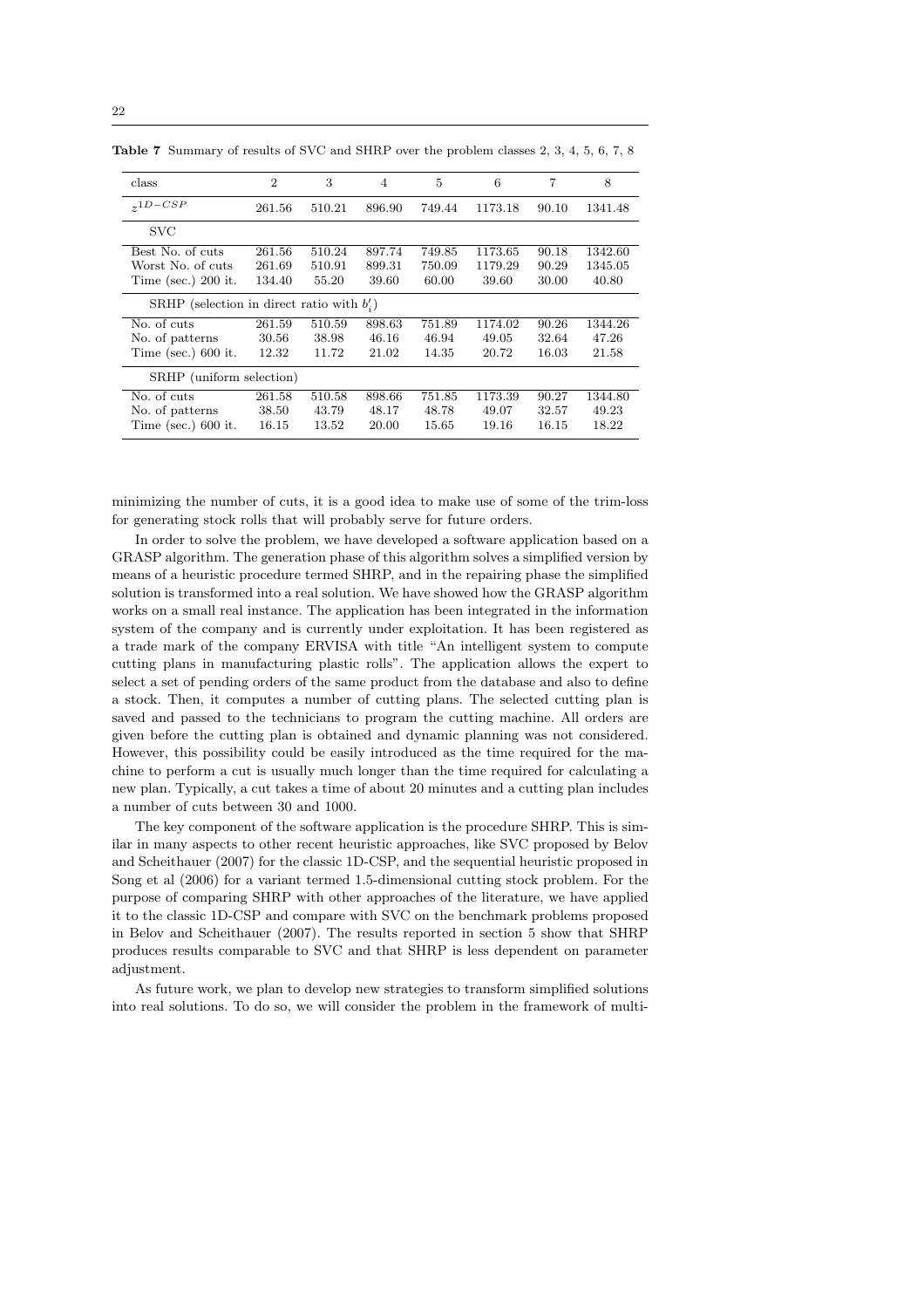objective optimization and will use some strategy, such as a genetic algorithm, to obtain the set of non-dominated solutions. In this way, the experts could choose the appropriate solution in function of their preferences at a given time. Also, we plan developing a branch and bound algorithm similar to the algorithm proposed in Belov and Scheithauer (2007) for the 1D-CSP. In this algorithm we will use SHRP to obtain upper bounds along the search, as Belov and Scheithauer used SVC in their branchand-cut-and-price algorithm. We expect SHRP to be an efficient method to obtain upper bounds as it reaches good solutions even when running for a small number of iterations. In order to improve SHRP, we will try to design a systematic method to establish parameters from problem characteristics. In this work, we have given values for parameters such as  $P$ ,  $SE_{min}$  and  $SE_{gap}$ , that worked well for a family of problems, but the values could be different for instances with different characteristics. Therefore, a systematic method that helps us to establish these values should be very interesting.

# References

- Belov G, Scheithauer G (2003) The number of setups (different patterns) in onedimensional stock cutting. Technical Report, Desden University
- Belov G, Scheithauer G (2006) A branch-and-cut-and-price algorithm for onedimensional stock cutting and two-dimensional two-stage cutting. European Journal of Operational Research 171:85–106
- Belov G, Scheithauer G (2007) Setup and open stacks minimization in one-dimensional stock cutting. INFORMS Journal of Computing 19(1):27–35
- Valério de Carvalho JM (2002) Lp models for bin packing and cutting stock problems. European Journal of Operational Research 141:253–273
- Chen CLS, Hart SM, Tham WM (1996) A simulated annealing heuristic for the one-dimensional cutting stock problem. European Journal of Operational Research 93:522–535
- Foerster H, Wscher G (1999) Pattern reduction in one-dimensional cutting stock problems. In: Proceedings of the 15th Trienal Conference of the International Federation of Operational Research Societies.
- Gilmore PC, Gomory RE (1961) A linear programming approach to the cutting stock problem. Operations Research 9:849–859
- Gilmore PC, Gomory RE (1963) A linear programming approach to the cutting stock problem. Operations Research 11:863–888
- Goulimis C (1990) Optimal solutions for the cutting stock problem. European Journal of Operational Research 44:197–208
- Gradisar M, Resinovic G, Kljajic M (2002) Evaluation of algorithms for onedimensional cutting. Computers and Operations Research 29:1207–1220
- Haessler RW (1975) Controlling cutting patterns changes in one dimensional trim problems. Operations Research 23(3):483–493
- Haessler RW (1991) Cutting stock problems and solution procedures. European Journal of Operational Research 54:141–150
- Johnston RE (1986) Rounding algorithm for cutting stock problems. Journal of Asian-Pacific Operations Research societies 3:166–171
- Resende M, Ribeiro G (2002) Greedy randomized adaptive search procedures., Kluwer Academic Publishers, pp 219–249